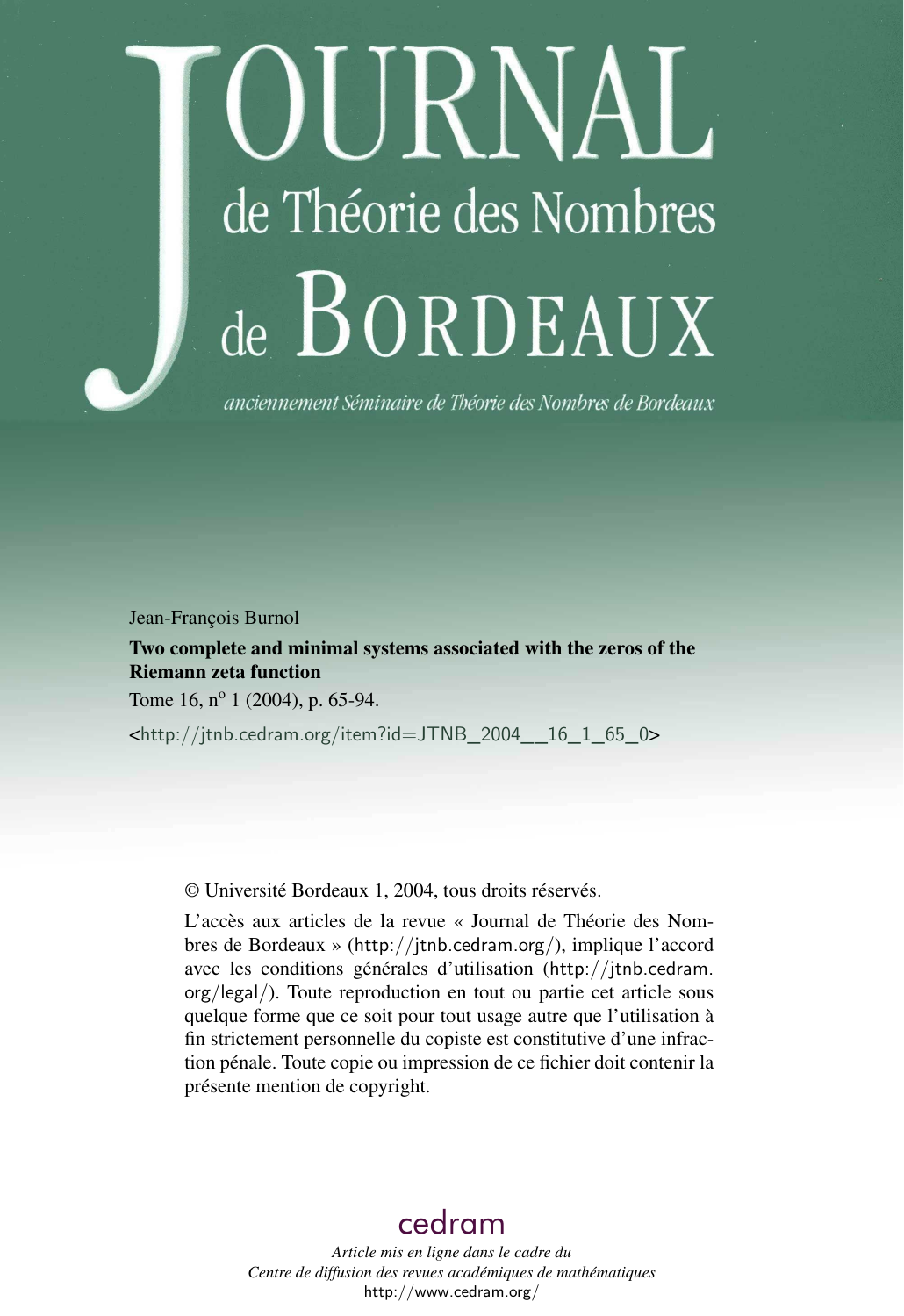# Two complete and minimal systems associated with the zeros of the Riemann zeta function

par JEAN-FRANÇOIS BURNOL

RÉSUMÉ. Nous relions trois thèmes restés jusqu'alors distincts: les propriétés hilbertiennes des zéros de Riemann, la "formule duale de Poisson" de Duffin-Weinberger (que nous appelons formule de co-Poisson), les espaces de fonctions entières "de Sonine" définis et étudiés par de Branges. Nous déterminons dans quels espaces de Sonine (étendus) les zéros forment un système complet, ou minimal. Nous obtenons des résultats généraux concernant la distribution des zéros des fonctions entières de de Branges-Sonine. Nous attirons l'attention sur certaines distributions liées à la transformation de Fourier et qui sont apparues dans nos travaux antérieurs.

Abstract. We link together three themes which had remained separated so far: the Hilbert space properties of the Riemann zeros, the "dual Poisson formula" of Duffin-Weinberger (also named by us co-Poisson formula), and the "Sonine spaces" of entire functions defined and studied by de Branges. We determine in which (extended) Sonine spaces the zeros define a complete, or minimal, system. We obtain some general results dealing with the distribution of the zeros of the de-Branges-Sonine entire functions. We draw attention onto some distributions associated with the Fourier transform and which we introduced in our earlier works.

# 1. The Duffin-Weinberger "dualized" Poisson formula (aka co-Poisson)

We start with a description of the "dualized Poisson formula" of Duffin and Weinberger  $([13, 14])$ . We were not aware at the time of  $[7]$  that the formula called by us co-Poisson formula had been discovered (much) earlier. Here is a (hopefully not too inexact) brief historical account: the story starts with Duffin who gave in an innovative 1945 paper [10] a certain formula constructing pairs of functions which are reciprocal under the sine transform. As pointed out by Duffin in the conclusion of his paper a special instance of the formula leads to the functional equation of the L-function

Manuscrit reçu le 28 janvier 2003.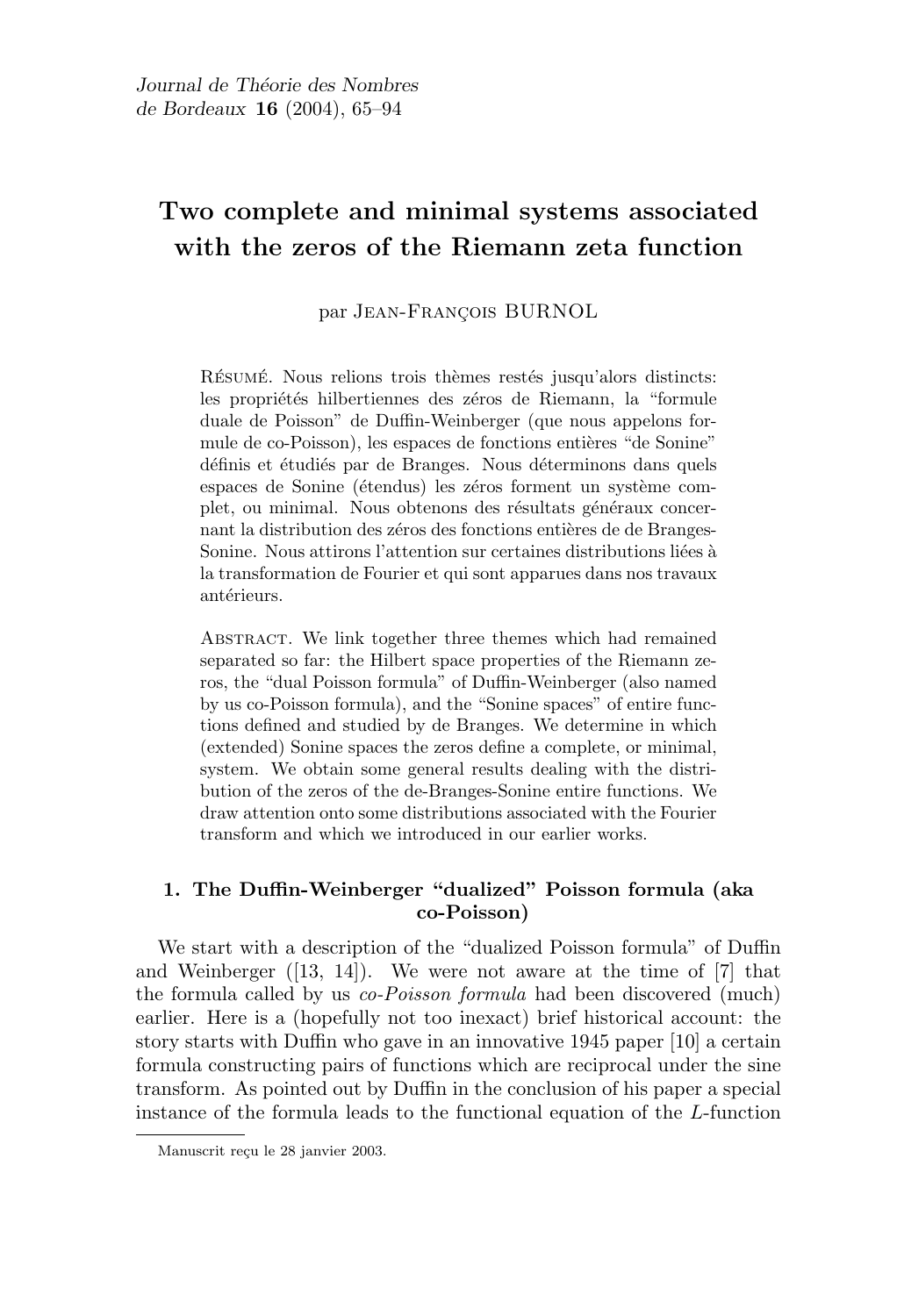$1-\frac{1}{3}$  $\frac{1}{3^s} + \frac{1}{5^s}$  $\frac{1}{5^{s}}$  – ... (as we explain below, this goes both ways in fact). The co-Poisson formula which we discuss later will stand in a similar relation with the zeta function  $1 + \frac{1}{2^s} + \frac{1}{3^s}$  $\frac{1}{3^s} + \ldots$ , the pole of zeta adding its own special touch to the matter. Weinberger extended in his dissertation [25] this work of Duffin and also he found analogous formulae involving Hankel transforms. Boas [1] gave a formal argument allowing to derive Duffin type formulae from the Poisson formula. However formal arguments might be misleading and this is what happened here: formula [1, 3.(iii)] which is derived with the help of a purely formal argument looks like it is the co-Poisson formula, but is not in fact correct. It is only much later in 1991 that Duffin and Weinberger [13] (see also [14]) published and proved the formula which, in hindsight, we see now is the one to be associated with the Riemann zeta function. They also explained its "dual" relation to the so-much-well-known Poisson summation formula. In [7] we followed later a different (esoterically adelic) path to the same result. As explained in [7], there are manifold ways to derive the co-Poisson formula (this is why we use "co-Poisson" rather than the "dualized Poisson" of Duffin and Weinberger). In this Introduction we shall explain one such approach: a re-examination of the Fourier meaning of the functional equation of the Riemann zeta function.

When applied to functions which are compactly supported away from the origin, the co-Poisson formula creates pairs of cosine-tranform reciprocal functions with the intriguing additional property that each one of the pair is constant in some interval symmetrical around the origin. Imposing two linear conditions we make these constants vanish, and this leads us to a topic which has been invented by de Branges as an illustration, or challenge, to his general theory of Hilbert spaces of entire functions ([3]), apparently with the aim to study the Gamma function, and ultimately also the Riemann zeta function. The entire functions in these specific de Branges spaces are the Mellin transforms, with a Gamma factor, of the functions with the vanishing property for some general Hankel transform (the cosine or sine transforms being special cases). These general "Sonine Spaces" were introduced in [2], and further studied and axiomatized by J. and V. Rovnyak in [22]. Sonine himself never dealt with such spaces, but in a study ([23]) of Bessel functions he constructed a pair of functions vanishing in some interval around the origin and reciprocal under some Hankel transform. An account of the Sonine spaces is given in a final section of [3], additional results are to be found in [4] and [5]. As the co-Poisson formula has not been available in these studies, the way we have related the Riemann zeta function to the Sonine spaces in [7] has brought a novel element to these developments, a more intimate, and explicit, web of connections between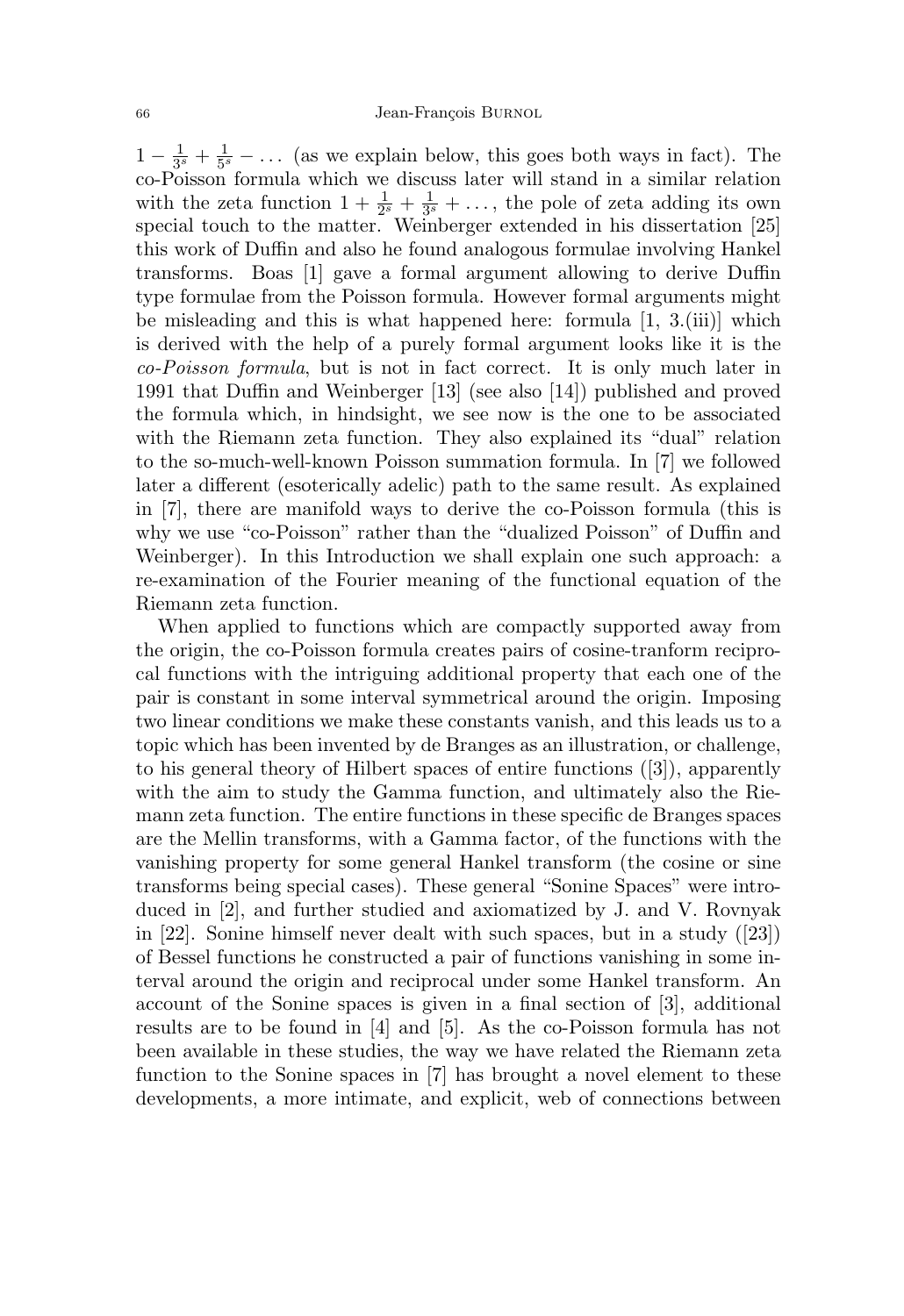the Riemann zeta function and the de Branges spaces, and their extensions allowing poles.

Although this paper is mostly self-contained, we refer the reader to "On Fourier and  $Zeta(s)$ " ([7]) for the motivating framework and additional background and also to our Notes [6, 8, 9] for our results obtained so far and whose aim is ultimately to reach a better understanding of some aspects of the Fourier Transform.

Riemann sums  $\sum_{n\geq 1} F(n)$ , or  $\sum_{n\geq 1} \frac{1}{T}$  $\frac{1}{T}F(\frac{n}{T})$  $\frac{n}{T}$ ), have special connections with, on one hand the Riemann zeta function  $\zeta(s) = \sum_{n\geq 1} \frac{1}{n^s}$  (itself obtained as such a summation with  $F(x) = x^{-s}$ , and, on the other hand, with the Fourier Transform.

In particular the functional equation of the Riemann zeta function is known to be equivalent to the Poisson summation formula:

(1) 
$$
\sum_{n \in \mathbb{Z}} \widetilde{\phi}(n) = \sum_{m \in \mathbb{Z}} \phi(m)
$$

which, for simplicity, we apply to a function  $\phi(x)$  in the Schwartz class of smooth quickly decreasing functions.

Note 1. We shall make use of the following convention for the Fourier Transform:

$$
\mathcal{F}(\phi)(y) = \widetilde{\phi}(y) = \int_{\mathbb{R}} \phi(x) e^{2\pi i x y} dx
$$

With a scaling-parameter  $u \neq 0$ , (1) leads to:

(2) 
$$
\sum_{n\in\mathbb{Z}}\widetilde{\phi}(nu)=\sum_{m\in\mathbb{Z}}\frac{1}{|u|}\phi(\frac{m}{u})
$$

which, for the Gaussian  $\phi(x) = \exp(-\pi x^2)$ , gives the Jacobi identity for the theta function (a function of  $u^2$ ). Riemann obtains from the theta identity one of his proofs of the functional equation of the zeta function, which we recall here in its symmetrical form:

(3) 
$$
\pi^{-s/2} \Gamma(\frac{s}{2}) \zeta(s) = \pi^{-(1-s)/2} \Gamma(\frac{1-s}{2}) \zeta(1-s)
$$

But there is more to be said on the Riemann sums  $\sum_{m\in\mathbb{Z}}\frac{1}{|u|}$  $\frac{1}{|u|}\phi(\frac{m}{u})$  $\frac{m}{u}$ ) from the point of view of their connections with the Fourier Transform than just the Poisson summation formula (2); there holds the co-Poisson intertwining formula ("dualized Poisson formula" of Duffin-Weinberger [13]), which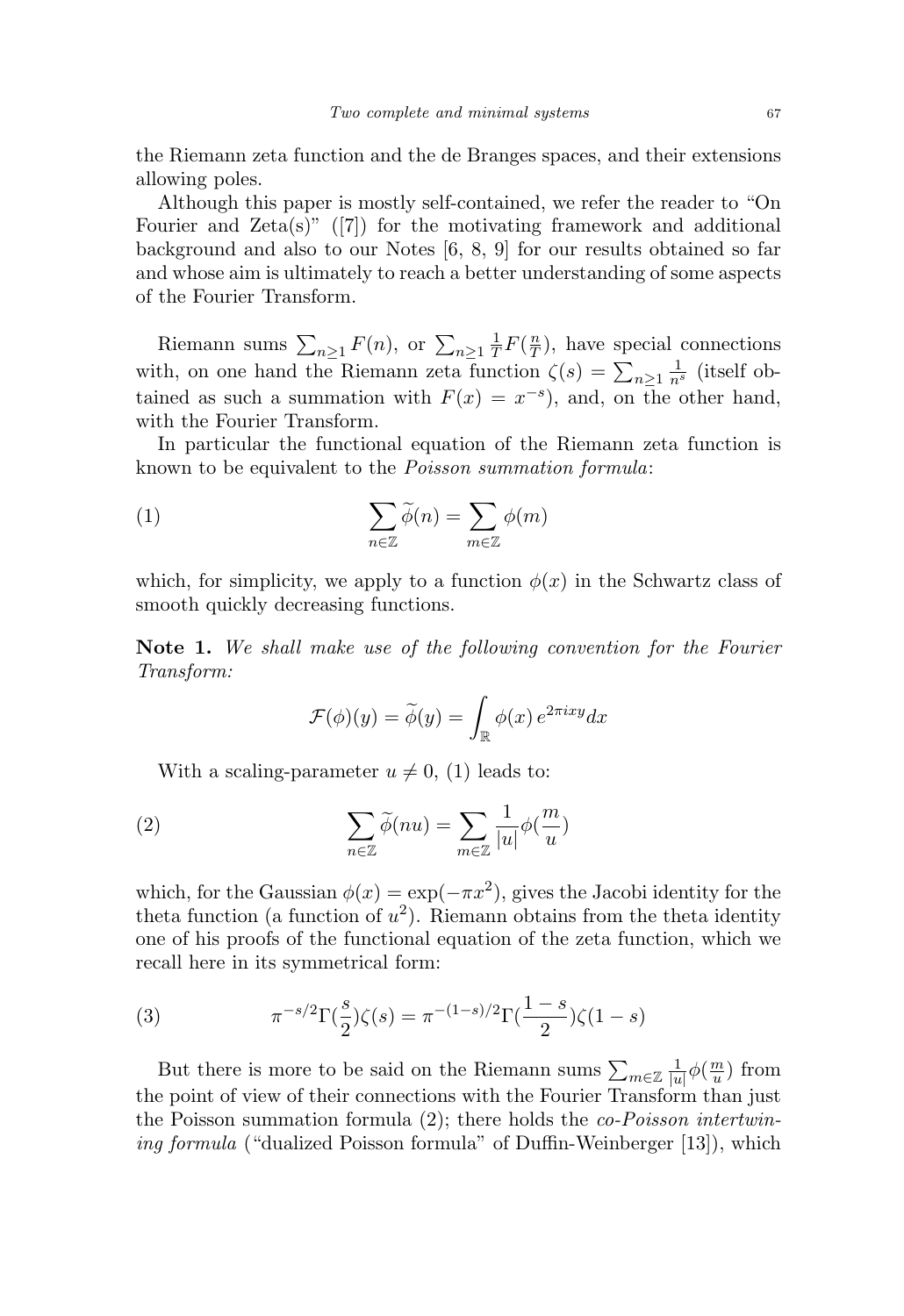reads:  $(4)$ 

$$
\mathcal{F}\left(\sum_{m\in\mathbb{Z},m\neq 0} \frac{g(m/u)}{|u|} - \int_{\mathbb{R}} g(y) \, dy\right)(t) = \sum_{n\in\mathbb{Z},n\neq 0} \frac{g(t/n)}{|n|} - \int_{\mathbb{R}} \frac{g(1/x)}{|x|} dx
$$

We show in [7] that it is enough to suppose for its validity that the integrals  $\int_{\mathbb{R}} \frac{g(1/x)}{|x|}$  $\frac{1/x}{|x|}dx$  and  $\int_{\mathbb{R}} g(y) dy$  are absolutely convergent. The co-Poisson formula then computes the Fourier Transform of a locally integrable function which is also tempered as a distribution, the Fourier transform having the meaning given to it by Schwartz's theory of tempered distributions. In the case when  $q(x)$  is smooth, compactly supported away from  $x = 0$ , then the identity is an identity of Schwartz functions. It is a funny thing that the easiest manner to prove for such a  $g(x)$  that the sides of (4) belong to the Schwartz class is to use the Poisson formula (2) itself. So the Poisson formula helps us in understanding the co-Poisson sums, and the co-Poisson formula tells us things on the Poisson-sums.

A most interesting case arises when the function  $g(x)$  is an integrable function, compactly supported away from  $x = 0$ , which turns out to have the property that the co-Poisson formula is an identity in  $L^2(\mathbb{R})$ . The author has no definite opinion on whether it is, or is not, an obvious problem to decide which  $g(x)$  (compactly supported away from  $x = 0$ ) will be such that (one, hence) the two sides of the co-Poisson identity are squareintegrable. The only thing one can say so far is that  $q(x)$  has to be itself square-integrable.

**Note 2.** Both the Poisson summation formulae  $(1), (2),$  and the co-Poisson intertwining formula (4) tell us  $0 = 0$  when applied to odd functions (taking derivatives leads to further identities which apply non-trivially to oddfunctions.) In all the following we deal only with even functions on the real line. The square integrable among them will be assigned squared-norm  $\int_0^\infty |f(t)|^2 dt$ . We let  $K = L^2(0,\infty; dt)$ , and we let  $\mathcal{F}_+$  be the cosine transform on K:

$$
\mathcal{F}_+(f)(u) = 2 \int_0^\infty \cos(2\pi t u) f(t) dt
$$

The elements of K are also tacitly viewed as even functions on  $\mathbb{R}$ .

Let us return to how the functional equation  $(3)$  relates with  $(2)$  and  $(4)$ . The left-hand-side of (3) is, for Re(s) > 1,  $\int_0^\infty \sum_{n\geq 1} 2e^{-\pi n^2 t^2} t^{s-1} dx$ . An expression which is valid in the critical strip is:

$$
0 < \text{Re}(s) < 1 \Rightarrow \pi^{-s/2} \Gamma\left(\frac{s}{2}\right) \zeta(s) = \int_0^\infty \left( \sum_{n \ge 1} 2e^{-\pi n^2 t^2} - \frac{1}{t} \right) t^{s-1} \, dt
$$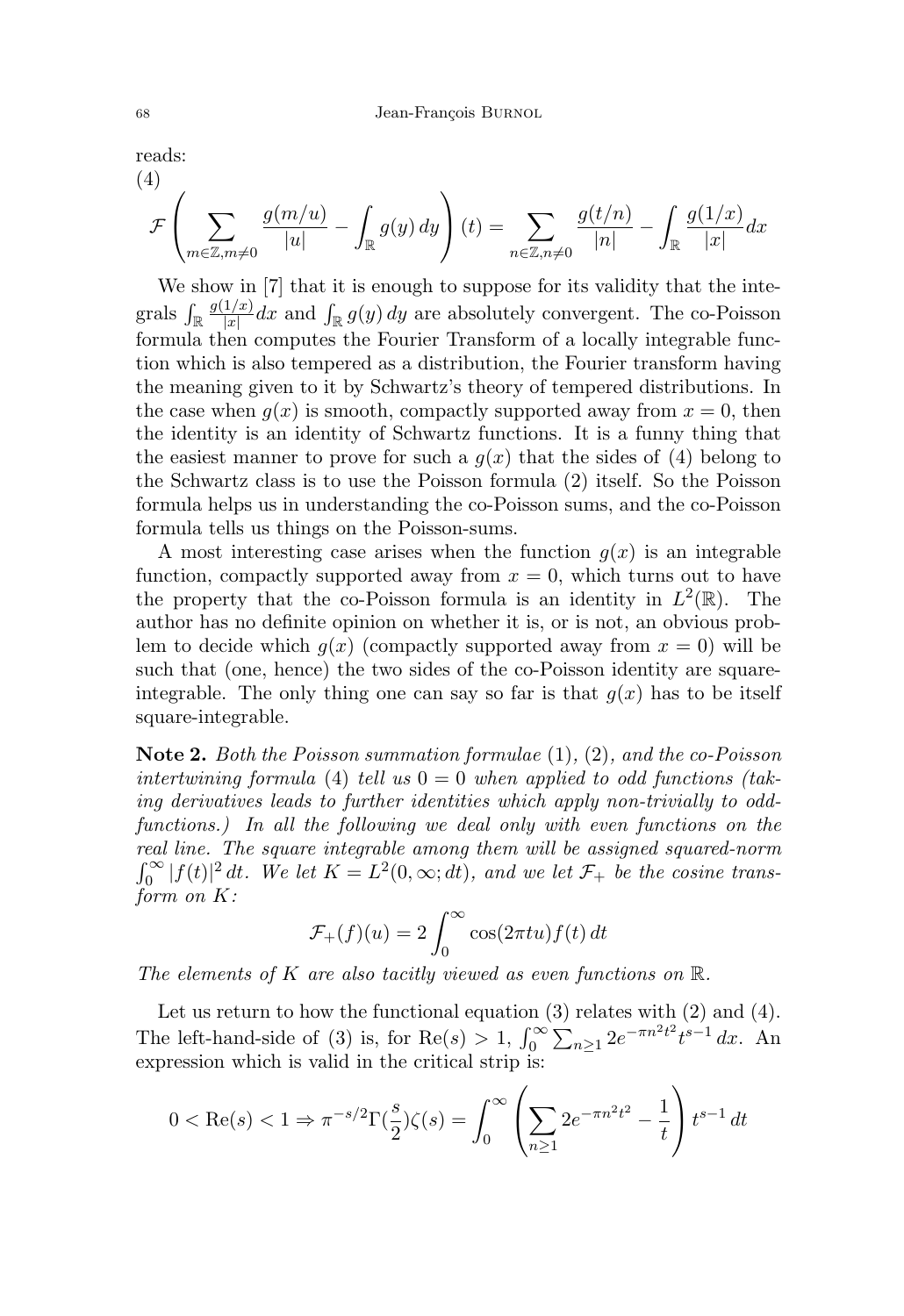More generally we have the Müntz Formula [24, II.11]:

(5) 
$$
0 < \text{Re}(s) < 1 \Rightarrow
$$
  
\n
$$
\zeta(s) \int_0^\infty \phi(t) t^{s-1} dt = \int_0^\infty \left( \sum_{n \ge 1} \phi(nt) - \frac{\int_0^\infty \phi(y) dy}{t} \right) t^{s-1} dt
$$

We call the expression inside the parentheses the modified Poisson sum (so the summation is accompanied with the substracted integral). Replacing  $\phi(t)$  with  $g(1/t)/|t|$ , with  $g(t)$  smooth, compactly supported away from  $t = 0$ , gives a formula involving a co-Poisson sum:

(6) 
$$
0 < \text{Re}(s) < 1 \Rightarrow
$$
\n
$$
\zeta(s) \int_0^\infty g(t) t^{-s} \, dt = \int_0^\infty \left( \sum_{n \ge 1} \frac{g(t/n)}{n} - \int_0^\infty \frac{g(1/y)}{y} \, dy \right) t^{-s} \, dt
$$

Let us now write  $\widehat{f}(s) = \int_0^\infty f(t)t^{-s} dt$  for the right Mellin Transform, as opposed to the *left* Mellin Transform  $\int_0^\infty f(t)t^{s-1} dt$ . These transforms are unitary identifications of  $K = L^2(0, \infty; dt)$  with  $L^2(s = \frac{1}{2} + i\tau; d\tau/2\pi)$ . Let I be the unitary operator  $I(f)(t) = f(1/t)/|t|$ . The composite  $\mathcal{F}_+ \cdot I$  is scale invariant hence diagonalized by the Mellin Transform, and this gives, on the critical line:

(7) 
$$
\widehat{\mathcal{F}_+(f)}(s) = \chi(s)\widehat{f}(1-s)
$$

with a certain function  $\chi(s)$  which we obtain easily from the choice  $f(t)$  =  $2 \exp(-\pi t^2)$  to be  $\pi^{s-1/2} \Gamma(\frac{1-s}{2}) / \Gamma(\frac{s}{2})$ , hence also  $\chi(s) = \zeta(s) / \zeta(1-s)$ .

The co-Poisson formula  $\overline{(4)}$  follows then from the functional equation in the form

(8) 
$$
\zeta(s) = \chi(s)\zeta(1-s)
$$

together with (7) and (6). And the Poisson formula (2) similarly follows from (8) together with (5). We refer the reader to [7] for further discussion and perspectives.

The general idea of the equivalence between the Poisson summation formula  $(2)$  and the functional equation  $(3)$ , with an involvement of the *left* Mellin Transform  $\int_0^\infty f(t)t^{s-1} dt$ , has been familiar and popular for many decades. Recognizing that the *right Mellin Transform*  $\int_0^\infty f(t)t^{-s} dt$  allows for a distinct Fourier-theoretic interpretation of the functional equation emerged only recently with our analysis [7] of the co-Poisson formula.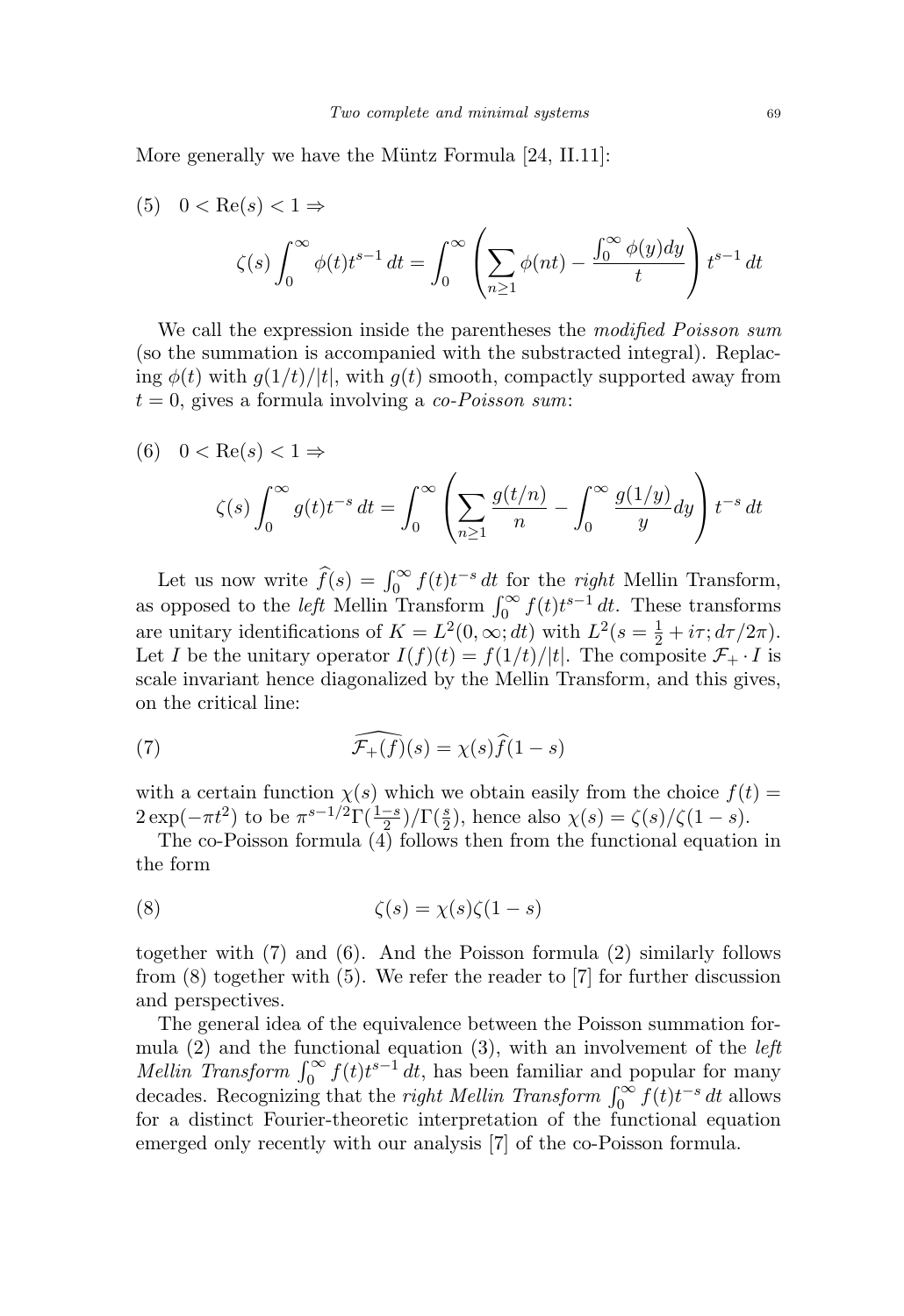## 2. Sonine spaces of de Branges and co-Poisson subspaces

Let us now discuss some specific aspects of the co-Poisson formula  $(4)$ (for an even function):

(9) 
$$
\mathcal{F}_+\left(\sum_{m\geq 1}\frac{g(m/t)}{|t|}-\widehat{g}(0)\right)=\sum_{n\geq 1}\frac{g(t/n)}{n}-\widehat{g}(1)
$$

We are using the right Mellin transform  $\hat{g}(s) = \int_0^\infty g(t) t^{-s} dt$ . Let us take the (even) integrable function  $g(t)$  to be with its support in [a, A] (and, as will be omitted from now on, also  $[-A, -a]$  of course), with  $0 < a < A$ . Let us assume that the co-Poisson sum  $F(t)$  given by the right hand side belongs to  $K = L^2(0, \infty; dt)$ . It has the property of being equal to the constant  $-\hat{g}(1)$  in  $(0, a)$  and with its Fourier (cosine) transform again constant in  $(0, 1/A)$ . After rescaling, we may always arrange that  $aA = 1$ , which we will assume henceforth, so that  $1/A = a$  (hence, here,  $0 < a < 1$ ).

So we are led to associate to each  $a > 0$  the sub-Hilbert space  $L_a$  of K consisting of functions which are constant in  $(0, a)$  and with their cosine transform again constant in  $(0, a)$ . Elementary arguments (such as the ones used in [7, Prop. 6.6]), prove that the  $L_a$ 's for  $0 < a < \infty$  compose a strictly decreasing chain of non-trivial infinite dimensional subspaces of  $\cal K$ with  $K = \overline{\cup_{a>0}L_a}$ ,  $\{0\} = \cap_{a>0}L_a$ ,  $L_a = \overline{\cup_{b>a}L_b}$  (one may also show that  $\cup_{b>a}L_b$ , while dense in  $L_a$ , is a proper subspace). This filtration is a slight variant on the filtration of K which is given by the *Sonine spaces*  $K_a$ ,  $a > 0$ , defined and studied by de Branges in [2]. The Sonine space  $K_a$  consists of the functions in  $K$  which are vanishing identically, as well as their Fourier (cosine) transforms, in  $(0, a)$ . The terminology "Sonine spaces", from [22] and [3], includes spaces related to the Fourier sine transform, and also to the Hankel transforms, and is used to refer to some isometric spaces of analytic functions; we will also call  $K_a$  and  $L_a$  "Sonine spaces". In the present paper we use only the Fourier cosine tranform.

**Theorem 2.1** (De Branges [2]). Let  $0 < a < \infty$ . Let  $f(t)$  belong to  $K_a$ . Then its completed right Mellin transform  $M(f)(s) = \pi^{-s/2} \Gamma(\frac{s}{2}) \hat{f}(s)$  is an entire function. The evaluations at complex numbers  $w \in \mathbb{C}$  are continuous linear forms on  $K_a$ .

We gave an elementary proof of this statement in [6]. See also [8, Theoreme 1 for a useful extension. Some slight change of variable is necessary to recover the original de Branges formulation, as he ascribes to the real axis the rôle played here by the critical line. The point of view in [2] is to start with a direct characterization of the entire functions  $M(f)(s)$ . Indeed a fascinating discovery of de Branges is that the space of functions  $M(f)(s)$ ,  $f \in K_a$  satisfies all axioms of his general theory of Hilbert spaces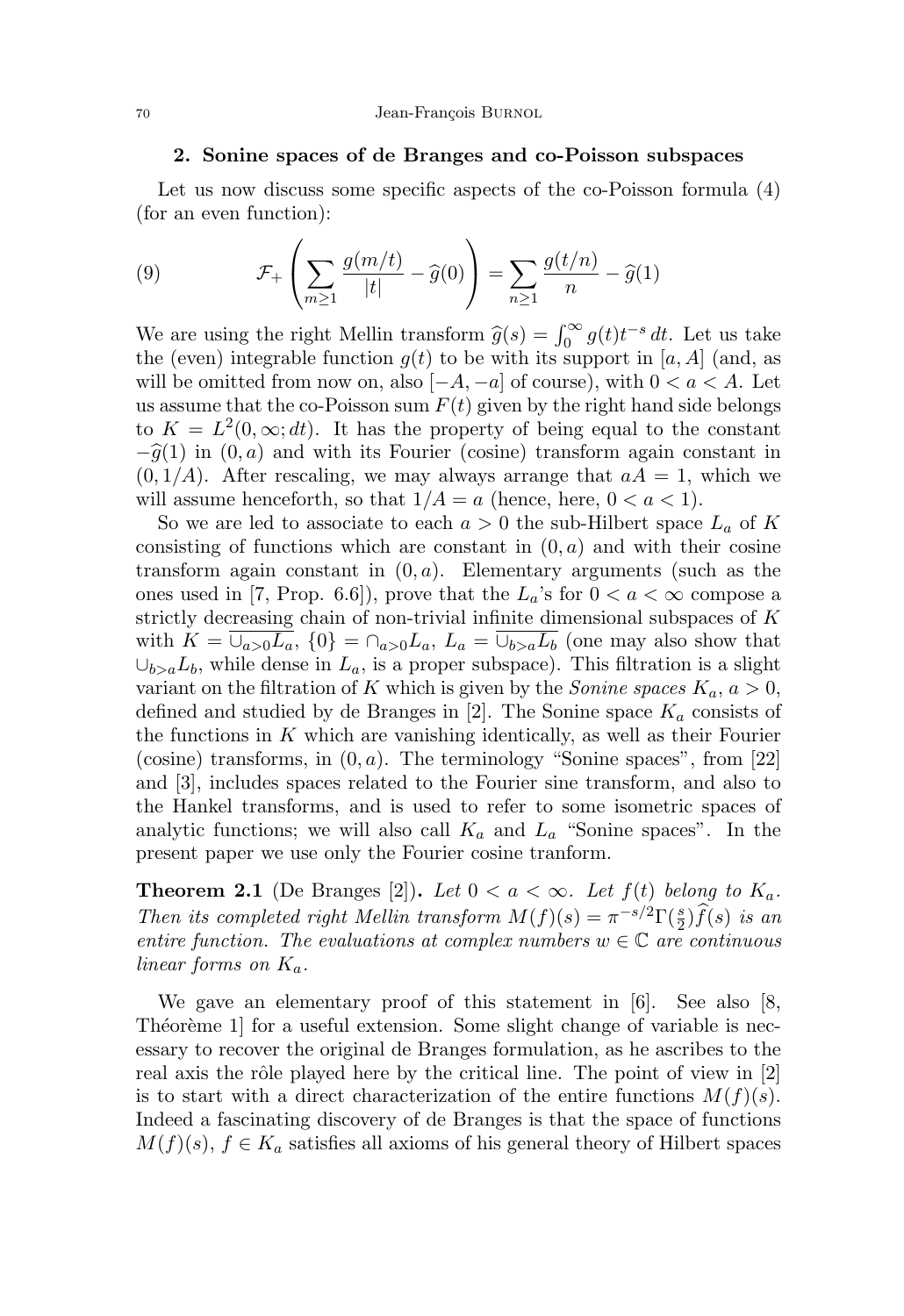of entire functions [3] (we use the critical line where [3] always has the real axis). It appears to be useful not to focus exclusively on entire functions, and to allow poles, perhaps only finitely many.

**Proposition 2.2** ([7, 6.10]). Let  $f(t)$  belong to  $L_a$ . Then its completed right Mellin transform  $M(f)(s) = \pi^{-s/2} \Gamma(\frac{s}{2}) \widehat{f}(s)$  is a meromorphic function in the entire complex plane, with at most poles at 0 and at 1. The evaluations  $f \mapsto M(f)^{(k)}(w)$  for  $w \neq 0$ ,  $w \neq 1$ , or  $f \mapsto \text{Res}_{s=0}(M(f)),$  $f \mapsto \text{Res}_{s=1}(M(f))$  are continuous linear forms on  $L_a$ . One has the functional equations  $M(\mathcal{F}_+(f))(s) = M(f)(1-s)$ .

We will write  $Y_{w,k}^a$  for the vector in  $L_a$  with

$$
\forall f \in L_a \quad \int_0^\infty f(t) Y_{w,k}^a(t) dt = M(f)^{(k)}(w)
$$

This is for  $w \neq 0, 1$ . For  $w = 0$  we have  $Y_0^a$  which computes the residue at 0, and similarly  $Y_1^a$  for the residue at 1. We are using the bilinear forms  $[f, g] = \int_0^\infty f(t)g(t) dt$  and not the Hermitian scalar product  $(f, g)$  $\int_0^\infty f(t)\overline{g(t)} dt$  in order to ensure that the dependency of  $Y_{w,k}^a$  with respect to w is analytic and not anti-analytic. There are also evaluators  $Z_{w,k}^a$  in the subspace  $K_a$ , which are (for  $w \neq 0, 1$ ) orthogonal projections from  $L_a$ to  $K_a$  of the evaluators  $Y_{w,k}^a$ .

**Definition 3.** We let  $Y_a \subset L_a$  be the closed subspace of  $L_a$  which is spanned by the vectors  $Y_{\rho,k}^a, 0 \leq k < m_\rho$ , associated to the non-trivial zeros  $\rho$  of the Riemann zeta function with multiplicity  $m_{\rho}$ .

**Definition 4.** We let the "co-Poisson subspace"  $P_a \subset L_a$ , for  $0 < a < 1$ , be the subspace of square-integrable functions  $F(t)$  which are co-Poisson sums of a function  $g \in L^1(a, A; dt)$   $(A = 1/a)$ .

The subspace of  $K_a$  defined analogously to  $Y_a$  is denoted  $Z_a$  (rather  $Z_\lambda$ ) in [7]. The subspace of  $K_a$  analogous to the co-Poisson subspace  $P_a$  of  $L_a$ is denoted  $W'_a$  (rather  $W'_\lambda$ ) in [7]. One has  $W'_a = P_a \cap K_a$ . It may be shown that if the integrable function  $g(t)$ , compactly supported away from  $t = 0$ , has its co-Poisson sum in  $L_a$ , then g is supported in [a, A] and is square-integrable itself.

# 3. Statements of Completeness and Minimality

It is a non-trivial fact that  $P_a$  (and  $W'_a$  also, as is proven in [7]) is closed. This is part of the following two theorems.

**Theorem 3.1.** The vectors  $Y_{\rho,k}^a$ ,  $0 \leq k < m_\rho$ , associated with the nontrivial zeros of the Riemann zeta function, are a minimal system in  $L_a$  if and only if  $a \leq 1$ . They are a complete system if and only if  $a \geq 1$ . For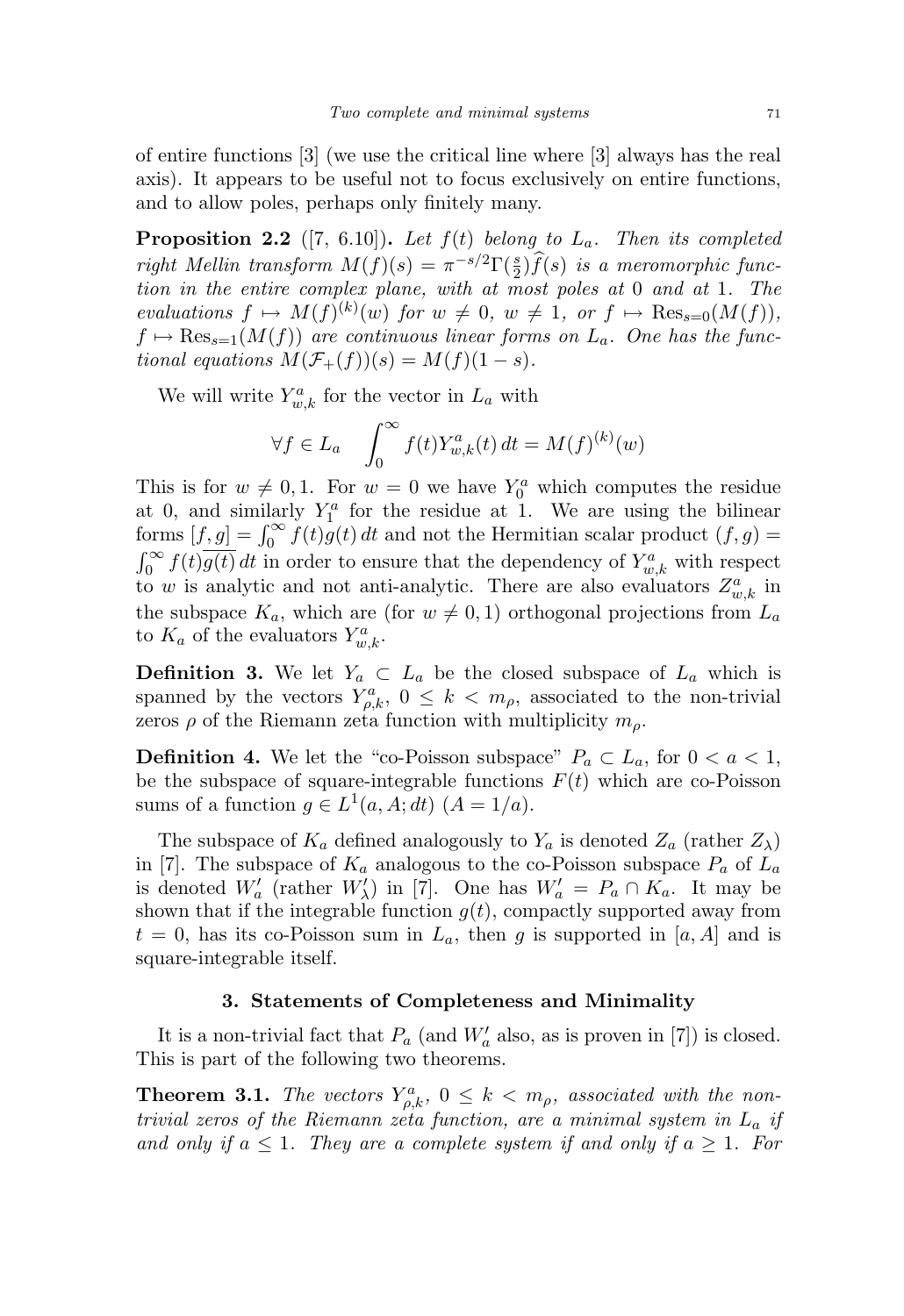$a < 1$  the perpendicular complement to  $Y_a$  is the co-Poisson subspace  $P_a$ . For  $a > 1$  we may omit arbitrarily (finitely) many of the  $Y_{\rho,k}^a$ 's and still have a complete system in  $L_a$ .

**Theorem 3.2.** The vectors  $Z_{\rho,k}^a$ ,  $0 \le k < m_\rho$ , are a minimal, but not complete, system for  $a < 1$ . They are not minimal for  $a = 1$ , but the system obtained from omitting 2 arbitrarily chosen among them (with the convention that one either omits  $Z_{\rho,m_{\rho}-1}^1$  and  $Z_{\rho,m_{\rho}-2}^1$  or  $Z_{\rho,m_{\rho}-1}^1$  and  $Z_{\rho',m_{\rho'}-1}^1$ is again a minimal system, which is also complete in  $K_1$ . In the case  $a > 1$ the vectors  $Z_{\rho,k}^a$  are complete in  $K_a$ , even after omitting arbitrarily (finitely) many among them.

**Remark 5.** This is to be contrasted with the fact that the evaluators  $Z_{a k}^{1/\sqrt{q}}$  $\rho,k$ associated with the non-trivial zeros of a Dirichlet L-function  $L(s, \chi)$  (for an even primitive character of conductor  $q$ ) are a complete and *minimal* system in  $K_{1/\sqrt{q}}$ . Completeness was proven in [7, 6.30], and minimality is established as we will do here for the Riemann zeta function.

We use the terminology that an indexed collection of vectors  $(u_{\alpha})$  in a Hilbert space K is said to be minimal if no  $u_{\alpha}$  is in the closure of the linear span of the  $u_{\beta}$ 's,  $\beta \neq \alpha$ , and is said to be complete if the linear span of the  $u_{\alpha}$ 's is dense in K. To each minimal and complete system is associated a uniquely determined dual system  $(v_{\alpha})$  with  $(v_{\beta}, u_{\alpha}) = \delta_{\beta \alpha}$  (actually in our  $L_a$ 's, we use rather the bilinear form  $[f, g] = \int_0^\infty f(t)g(t)dt$ . Such a dual system is necessarily minimal, but by no means necessarily complete in general (as an example, one may take  $u_n = 1 - z^n$ ,  $n \ge 1$ , in the Hardy space of the unit disc. Then  $v_m = -z^m$ , for  $m \ge 1$ , and they are not complete).

For simplicity sake, let us assume that the zeros are all simple. Then, once we know that  $\zeta(s)/(s-\rho)$ , for  $\rho$  a non-trivial zero, belongs to the space  $\widehat{L}_1$  of (right) Mellin transforms of elements of  $L_1$ , we then identify the system dual to the  $Y_{\rho,0}^1$ 's, as consisting of (the inverse Mellin transforms of) the functions  $\zeta(s)/((s-\rho)\zeta'(\rho)\pi^{-\rho/2}\Gamma(\rho/2))$ . Without any simplifying assumption, we still have that the dual system is obtained from suitable linear combinations (it does not seem very useful to spell them out explicitely) of the functions  $\zeta(s)/(s-\rho)^l$ ,  $1 \leq l \leq m_\rho$ ,  $\rho$  a non-trivial zero.

The proofs of 3.1 and 3.2 are a further application of the technique of [7, Chap.6], which uses a Theorem of Krein on Nevanlinna functions [19, 17]. Another technique is needed to establish the completeness in  $\widehat{L_1}$  of the functions  $\zeta(s)/(s-\rho)^l$ ,  $1 \leq l \leq m_\rho$ :

**Theorem 3.3.** The functions  $\zeta(s)/(s-\rho)^l$ , for  $\rho$  a non-trivial zero and  $1 \leq l \leq m_\rho$  belong to  $\widehat{L_1}$ . They are minimal and complete in  $\widehat{L_1}$ . The dual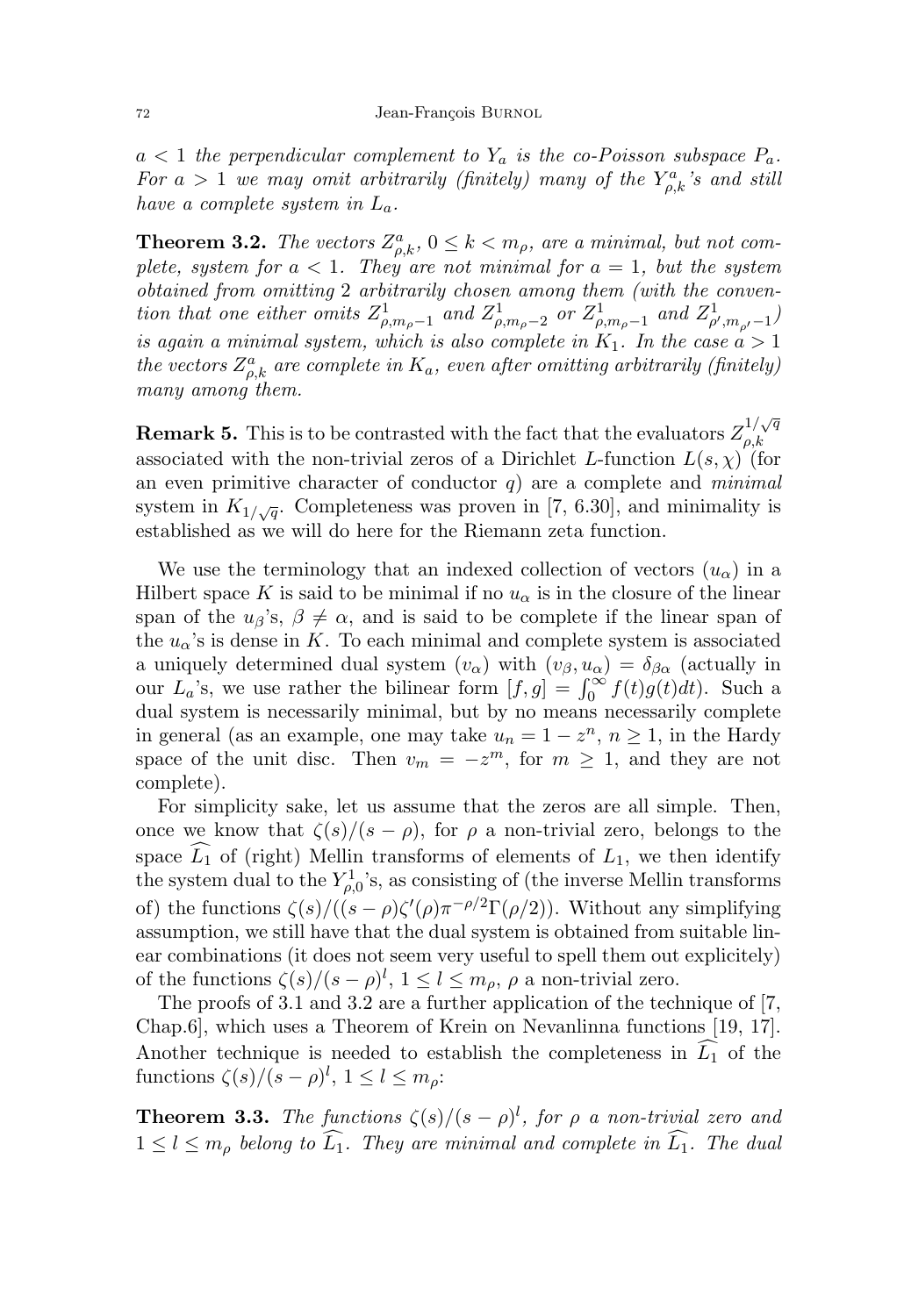system consists of vectors given for each  $\rho$  by triangular linear combinations of the evaluators  $Y_{\rho,k}^1$ ,  $0 \leq k < m_\rho$ .

There appears in the proof of 3.3 some computations of residues which are reminiscent of a theorem of Ramanujan which is mentioned in Titchmarsh [24, IX.8.].

The last section of the paper deals with the zeros of an arbitrary Sonine functions, and with the properties of the associated evaluators. We obtain in particular a density result on the distribution of its zeros, with the help of the powerful tools from the classical theory of entire functions [20].

# 4. Aspects of Sonine functions

Note 6. We let  $\widehat{L_a}$  be the vector space of right Mellin transforms of elements of  $L_a$  (and similarly for  $\widehat{K}_a$ ). They are square-integrable functions on the critical line, which, as we know from 2.2 are also meromorphic in the entire complex plane. We are not using here the Gamma-completed Mellin transform, but the bare Mellin transform  $\hat{f}(s)$ , which according to 2.2 has trivial zeros at  $-2n$ ,  $n > 0$ , and possibly a pole at  $s = 1$ , and possibly does not vanish at  $s = 0$ .

**Definition 7.** We let  $\mathbb{H}^2$  be the Hardy space of the right half-plane Re(s) > 1  $\frac{1}{2}$ . We simultaneously view  $\mathbb{H}^2$  as a subspace of  $L^2(\text{Re}(s) = \frac{1}{2}, |ds|/2\pi)$  and as a space of analytic functions in the right half-plane. We also use selfexplanatory notations such as  $A<sup>s</sup>\mathbb{H}<sup>2</sup>$ .

The right Mellin transform is an isometric identification of  $L^2(1,\infty;dt)$ with  $\mathbb{H}^2$ : this is one of the famous theorems of Paley-Wiener [21], after a change of variable. Hence, for  $0 < a$  and  $A = 1/a$ , the right Mellin transform is an isometric identification of  $L^2(a,\infty;dt)$  with  $A^s\overline{\mathbb{H}^2}$ . Furthermore, the right Mellin transform is an isometric identification of  $\mathbb{C} \cdot \mathbf{1}_{0 \le t \le a} + L^2(a, \infty; dt)$  with  $\frac{s}{s-1}A^s \mathbb{H}^2$ . This leads to the following characterization of  $\widehat{L_a}$ :

**Proposition 4.1.** The subspace  $\widehat{L_a}$  of  $L^2(\text{Re}(s) = \frac{1}{2}, |ds|/2\pi)$  consists of the measurable functions  $F(s)$  on the critical line which belong to  $\frac{s}{s-1}A^s\mathbb{H}^2$ and are such that  $\chi(s)F(1-s)$  also belongs to  $\frac{s}{s-1}A^s\mathbb{H}^2$ . Such a function  $F(s)$  is the restriction to the critical line of an analytic function, meromorphic in the entire complex plane with at most a pole at  $s = 1$ , and with trivial zeros at  $s = -2n, n \in \mathbb{N}, n > 0$ .

*Proof.* We know already from 2.2 that functions in  $L_a$  have the stated properties. If a function  $F(s)$  belongs to  $\frac{s}{s-1}A^s\mathbb{H}^2$ , viewed as a space of (equivalence classes of) measurable functions on the critical line, then it is square-integrable and is the Mellin transform of an element  $f(t)$  of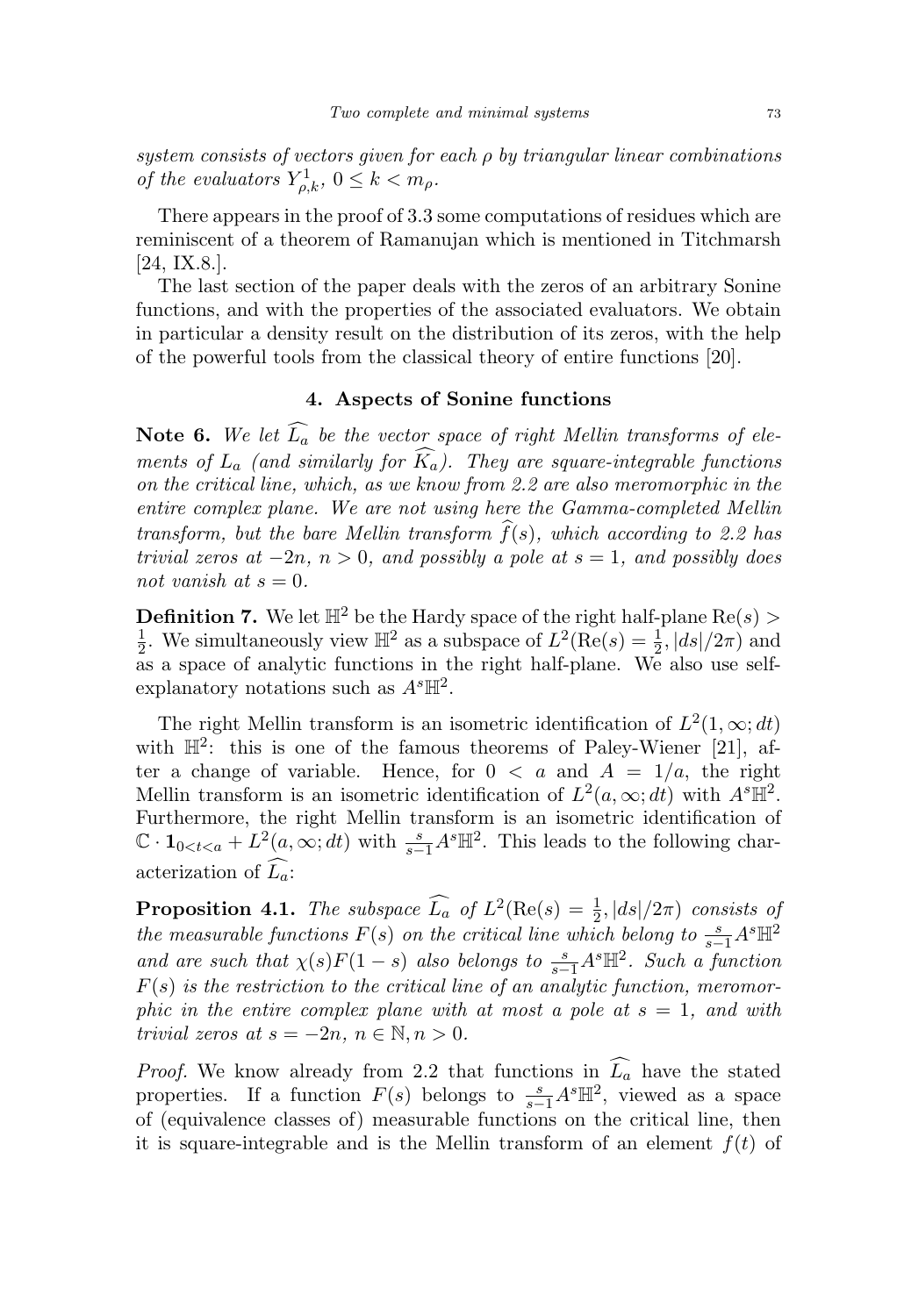$\mathbb{C} \cdot \mathbf{1}_{0 \le t \le a} + L^2(a, \infty; dt)$ . We know that the Fourier cosine transform of f has  $\chi(s)F(1-s)$  as Mellin transform, so the second condition on F tells us that f belongs to  $L_a$ .

We recall that  $\chi(s)$  is the function (expressible in terms of the Gamma function) which is involved in the functional equation of the Riemann zeta function (8), and is in fact the spectral multiplier of the scale invariant operator  $\mathcal{F}_+ \cdot I$ , for the right Mellin transform.

Note 8. Abusively, we will say that  $\chi(s)F(1-s)$  is the Fourier transform of  $F(s)$ , and will sometimes even write  $\mathcal{F}_+(F)(s)$  instead of  $\chi(s)F(1-s)$ . It is useful to take note that if we write  $F(s) = \zeta(s)\theta(s)$  we then have  $\chi(s)F(1-s) = \zeta(s)\theta(1-s).$ 

**Proposition 4.2.** The functions  $\zeta(s)/(s-\rho)^l$ ,  $1 \leq l \leq m_\rho$  associated with the non-trivial zeros of the Riemann zeta function belong to  $\widehat{L_1}$ .

*Proof.* The function  $F(s) = \zeta(s)/(s-\rho)^l$  is square-integrable on the critical line. And  $\chi(s)F(1-s) = (-1)^{l} \zeta(s)/(s-(1-\rho))^{l}$ . So we only need to prove that  $\frac{s-1}{s}F(s) = \frac{s-1}{s}\zeta(s)/(s-\rho)^l$  belongs to  $\mathbb{H}^2$ . This is well-known to be true of  $\frac{s-1}{s}\zeta(s)/s$  (from the formula  $\zeta(s)/s = 1/(s-1) - \int_1^\infty$  $\{t\}$  $\frac{t}{t}$ t<sup>-s</sup>dt, valid for  $0 < \text{Re}(s)$ , hence it holds also for  $\frac{s-1}{s}\zeta(s)/s^l$ . If we exclude a neigborhood of  $\rho$  then  $s^{l}/(s-\rho)^{l}$  is bounded, so going back to the definition of  $\mathbb{H}^2$  as a space of analytic functions in the right half-plane with a uniform bound of their  $L^2$  norms on vertical lines we obtain the desired conclusion.  $\Box$ 

The following will be useful later:

**Proposition 4.3.** If  $G(s)$  belongs to  $\widehat{L_a}$  and  $s(s-1)\pi^{-s/2}\Gamma(\frac{s}{2})G(s)$  vanishes at  $s = w$  then  $G(s)/(s-w)$  again belongs to  $\widehat{L}_a$ . If  $G(s)$  belongs to  $\widehat{K}_a$  and  $\pi^{-s/2}\Gamma(\frac{s}{2})G(s)$  vanishes at  $s=w$  then  $G(s)/(s-w)$  again belongs to  $\widehat{K_a}$ .

Proof. We could prove this in the "t-picture", but will do it in the "spicture". We see as in the preceding proof that  $G(s)/(s-w)$  still belongs to  $\frac{s}{s-1}A^s\mathbb{H}^2$ . The entire function  $s(s-1)\pi^{-s/2}\Gamma(\frac{s}{2})G(s)$  vanishes at  $s=w$ so  $s(s-1)\pi^{-s/2}\Gamma(\frac{s}{2})\mathcal{F}_+(G)(s)$  vanishes at  $s=1-w$  and the same argument then shows that  $\chi(s)G(1-s)/(1-s-w)$  belongs to  $\frac{s}{s-1}A^s\mathbb{H}^2$ . We then apply Proposition 4.1. The statement for  $K_a$  is proven analogously.  $\Box$ 

Note 9. It is a general truth in all de Branges' spaces that such a statement holds for zeros w off the symmetry axis (which is here the critical line). This is, in fact, almost one of the axioms for de Branges' spaces. The possibility to divide by  $(s - w)$  if w is on the symmetry axis depends on whether the structure function E (on this, we refer to  $[3]$ ) is not vanishing or vanishing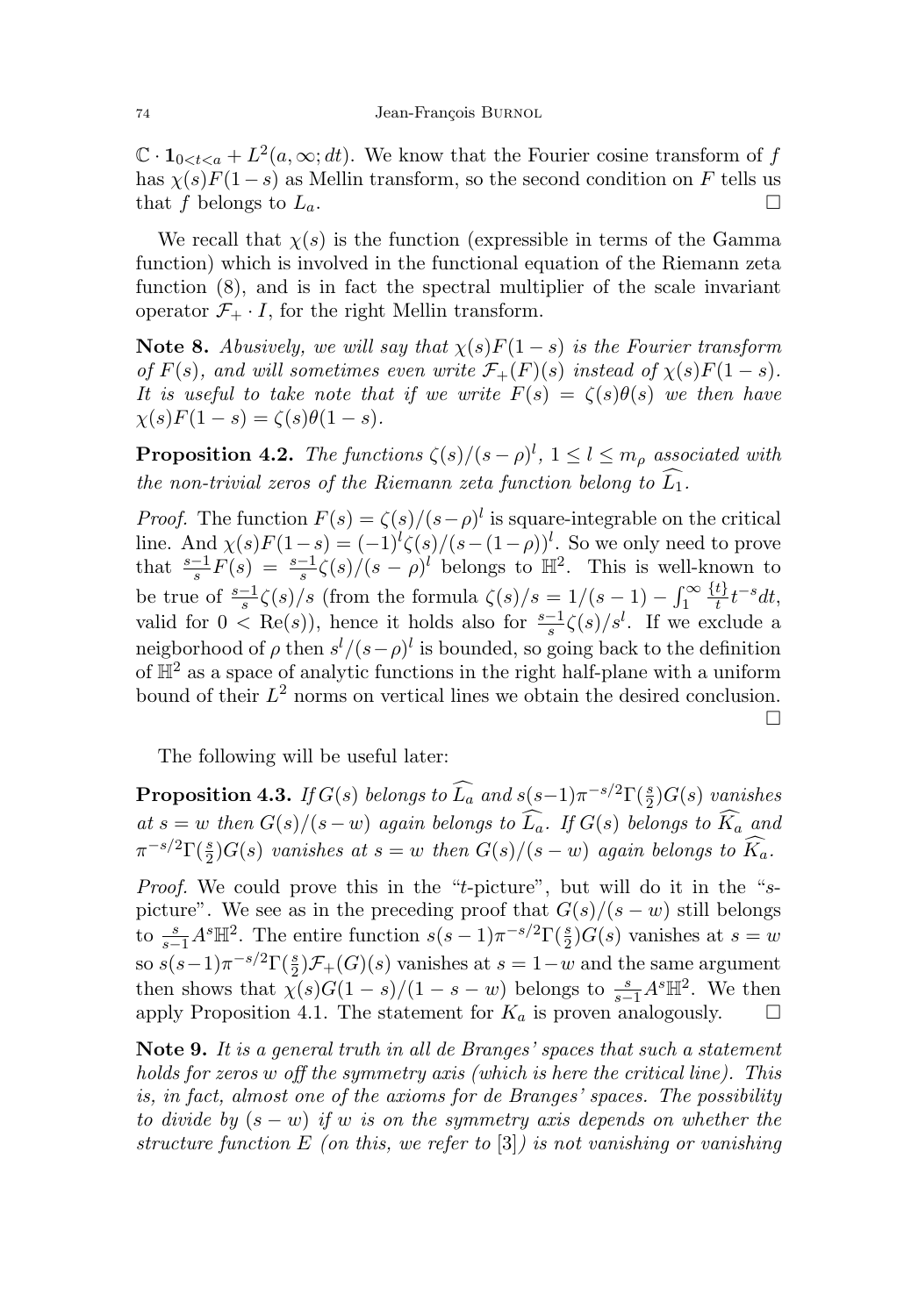at w. For the Sonine spaces, the proposition  $4.3$  proves that the structure functions  $E_a(z)$  have no zeros on the symmetry axis. For more on the  $E_a(z)$ 's and allied functions, see [8] and [9].

A variant on this gives:

**Lemma 4.4.** If  $F(s)$  belongs to  $\widehat{K}_a$  then  $F(s)/s$  belongs to  $\widehat{L}_a$ .

*Proof.* The function  $F(s)/s$  (which is regular at  $s = 0$ ) belongs to the space  $A^{s}\mathbb{H}^{2}$ , simply from  $1/|s|=O(1)$  on  $\text{Re}(s)\geq \frac{1}{2}$  $\frac{1}{2}$ . Its image under the Fourier transform is  $\mathcal{F}_+(F)(s)/(1-s)$  which belongs to  $\frac{s}{s-1}A^s\mathbb{H}^2$ . — Первый просто по просто по просто по просто по просто по просто по просто по просто по просто по просто по<br>В просто по просто по просто по просто по просто по просто по просто по просто по просто по просто по просто п

**Proposition 4.5.** One has  $\dim(L_a/K_a) = 2$ .

*Proof.* This is equivalent to the fact that the residue-evaluators  $Y_0^a$  and  $Y_1^a$ are linearly independent in  $L_a$ , which may be established in a number of elementary ways; we give two proofs. Evaluators off the symmetry axis are always non-trivial in de Branges spaces so there is  $F(s) \in K_a$  with  $F'(0) \neq 0$  (one knows further From [6, Théorème 2.3.] that any finite system of vectors  $Z_{w,k}^a$  in  $K_a$  is a linearly independent system). So we have  $F(s)/s = G(s) \in L_a$  not vanishing at 0 but with no pole at 1. Its "Fourier" transform"  $\chi(s)G(1-s)$  vanishes at 0 but has a pole at 1. This proves  $\dim(L_a/K_a) \geq 2$  and the reverse equality follows from the fact that the subspace  $K_a$  is defined by two linear conditions.

For the second proof we go back to the argument of [6] which identifies the perpendicular complement to  $K_a$  in  $L^2(0,\infty;dt)$  to be the closed space  $L^2(0, a) + \mathcal{F}_+(L^2(0, a))$ . It is clear that  $L_a$  is the perpendicular complement to the (two dimensions) smaller space  $(L^2(0, a) \cap \mathbf{1}_{0 \leq t \leq a}^{\perp}) + \mathcal{F}_+(L^2(0, a) \cap$  $1_{0 \le t \le a}^{\perp}$  and this proves 4.5.

The technique of the second proof has the additional benefit:

**Proposition 4.6.** The union  $\bigcup_{b>a} K_b$  is dense in  $K_a$ , and  $\bigcup_{b>a} L_b$  is dense in  $L_a$ .

*Proof.* Generally speaking  $\bigcap_{b>a}(A_b + B_b) = (\bigcap_{b>a}A_b) + (\bigcap_{b>a}B_b)$  when we have vector spaces indexed by  $b > a$  with  $A_{b_1} \subset A_{b_2}$  and  $B_{b_1} \subset B_{b_2}$  for  $b_1 < b_2$  and  $A_b \cap B_b = \{0\}$  for  $b > a$ . We apply this to  $A_b = L^2(0, b; dt)$  and  $B_b = \mathcal{F}_+(L^2(0,b;dt))$ , as  $K_a = (A_a + B_a)^{\perp}$ ,  $A_a = \bigcap_{b>a} A_b$ ,  $B_a = \bigcap_{b>a} B_b$ , and  $A_a + B_a$  is closed as a subspace of  $L^2(0, \infty; dt)$ .

**Proposition 4.7.** The vector space  $\bigcup_{b>a} K_b$  is properly included in  $K_a$  and the same holds for the respective subspaces of Fourier invariant, or skew, functions (and similarly for  $L_a$ ).

*Proof.* Let  $g \in K_b$ , with  $b > a$  and g having the leftmost point of its support at b. Then  $q(bt/a)$  has the leftmost point of its support at a. If g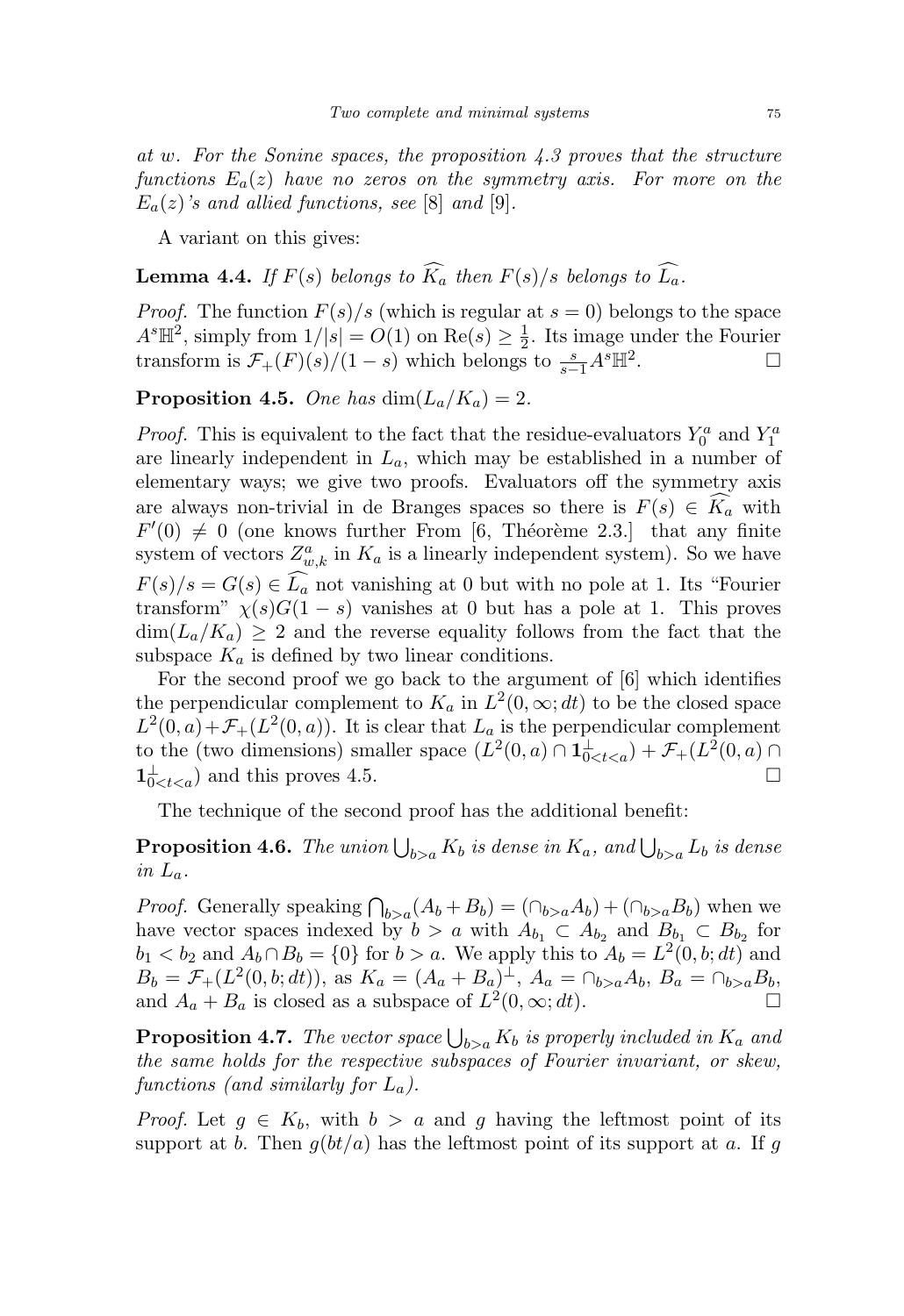is invariant under Fourier then we use  $\sqrt{\frac{b}{a}}$  $\frac{b}{a}g(bt/a) + \sqrt{\frac{a}{b}}g(at/b)$  to obtain again an invariant function, with leftmost point of its support at  $a$ .

**Definition 10.** We say that a function  $F(s)$ , analytic in  $\mathbb C$  with at most finitely many poles, has the L-Property if the estimates  $F(\sigma + i\tau)$  =  $O_{a,b,\epsilon}((1+|\tau|)^{(\frac{1}{2}-a)^{+}+\epsilon})$  hold (away from the poles), for  $-\infty < a \leq \sigma \leq$  $b < \infty, \, \epsilon > 0.$ 

**Theorem 4.8.** The functions in  $\widehat{L_a}$  have the L-Property.

*Proof.* Let  $g(t)$  be a function in  $L_a$  and let  $G(s) = \int_0^\infty g(t)t^{-s} dt$  be its right Mellin transform. The function  $g(t)$  is a constant  $\alpha(g)$  on  $(0, a)$ . An expression for  $G(s)$  as a meromorphic function (in  $\frac{1}{2} < \text{Re}(s) < 1$ , hence) in the right half-plane is:

$$
G(s) = \frac{-\alpha(g)a^{1-s}}{s-1} + \int_{a}^{\infty} g(t)t^{-s} dt
$$
  
=  $\frac{-\alpha(g)a^{1-s}}{s-1} + \int_{0}^{\infty} \mathcal{F}_{+}(\mathbf{1}_{t>a}t^{-s})(u)\mathcal{F}_{+}(g)(u) du$   
=  $\frac{-\alpha(g)a^{1-s}}{s-1} + \alpha(\mathcal{F}_{+}(g)) \int_{0}^{a} \mathcal{F}_{+}(\mathbf{1}_{t>a}t^{-s})(u) du$   
+  $\int_{a}^{\infty} \mathcal{F}_{+}(\mathbf{1}_{t>a}t^{-s})(u)\mathcal{F}_{+}(g)(u) du$ 

We established in [6] a few results of an elementary nature about the functions  $\mathcal{F}_+(\mathbf{1}_{t>a}t^{-s})\overline{(u)}$  which are denoted there  $C_a(u, 1-s)$  (in particular we showed that these functions are entire functions of s). For  $\text{Re}(s) < 1$ one has according to [6, eq. 1.3.]:

$$
\mathcal{F}_{+}(1_{t>a}t^{-s})(u) = \chi(s)u^{s-1} - 2\sum_{j=0}^{\infty} \frac{(-1)^j}{(2j)!} (2\pi u)^{2j} \frac{a^{2j+1-s}}{2j+1-s}
$$

hence for  $0 < \text{Re}(s) < 1$ :

$$
\int_0^a \mathcal{F}_+(1_{t>a}t^{-s})(u)du = \frac{\chi(s)a^s}{s} - 2\sum_{j=0}^\infty \frac{(-1)^j (2\pi)^{2j}}{(2j)!} \frac{a^{4j+2-s}}{(2j+1)(2j+1-s)}
$$

This is bounded on  $\frac{1}{4} \leq \text{Re}(s) \leq \frac{3}{4}$  $\frac{3}{4}$  (using the well-known uniform estimate  $|\chi(s)| \sim |\text{Im}(s)/2\pi|^{-\text{Re}(s)+1/2}$  as  $|\text{Im}(s)| \to \infty$  in vertical strips [24, IV.12.3.]). We also have from integration by parts and analytic continuation to  $\text{Re}(s) > 0$  the expression:

$$
\mathcal{F}_{+}(\mathbf{1}_{t>a}t^{-s})(u) = \frac{s\int_{a}^{\infty} \sin(2\pi ut)t^{-s-1} dt - a^{-s} \sin(2\pi ua)}{\pi u}
$$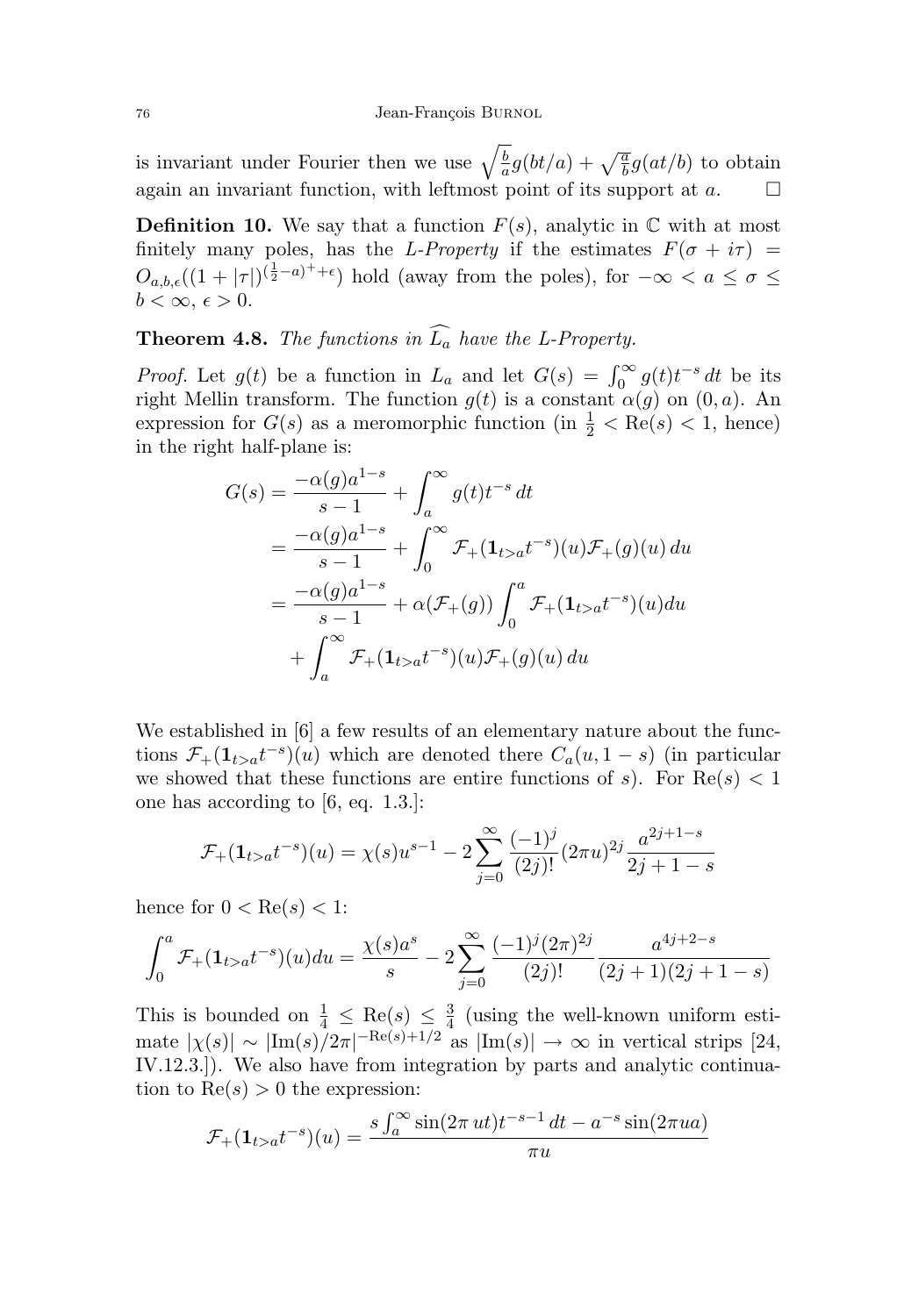which is  $O(|s|/u)$  on  $\frac{1}{4} \leq \text{Re}(s) \leq \frac{3}{4}$  $\frac{3}{4}$ ,  $0 < u$ . Combining all this we find the estimate:

$$
G(s) = O(|s|)
$$
 on  $\frac{1}{4} \le \text{Re}(s) \le \frac{3}{4}$ 

This (temporary) estimate justifies the use of the Phragmén-Lindelöf principle from bounds on Re(s) =  $\frac{1}{2} \pm \epsilon$ . On any half-plane Re(s)  $\geq \frac{1}{2} + \epsilon > \frac{1}{2}$ (excluding of course a neighborhood of  $s = 1$ ) one has  $G(s) = O(A^{\text{Re}(s)})$ from the fact that  $(s-1)G(s)/s$  belongs to  $A<sup>s</sup>\mathbb{H}^2$  and that elements of  $\mathbb{H}^2$  are bounded in  $\text{Re}(s) \geq \frac{1}{2} + \epsilon > \frac{1}{2}$ . And the functional equation  $G(1-s) = \chi(1-s)\overline{\mathcal{F}}_{+}(\overline{g})(s)$  gives us estimates on the left half-plane. This shows that the L-Property holds for  $G(s)$ . In particular, the Lindelöf exponents  $\mu_G(\sigma)$  are at most 0 for  $\sigma \geq \frac{1}{2}$  $\frac{1}{2}$  and at most  $\frac{1}{2} - \sigma$  for  $\sigma \leq \frac{1}{2}$  $\frac{1}{2}$ .  $\Box$ 

Remark 11. In fact, the proof given above establishes the L-Property for  $G(s)$  in a stronger form than stated in the definition 10. One has for example  $G(s) = O_{\eta}((1 + |\text{Im}(s)|)^{\eta})$  for each  $\eta > 0$ , on the strip  $\frac{1}{2} - \eta \leq$  $\text{Re}(s) \leq \frac{1}{2}$  $\frac{1}{2}$ ,  $G(s) = O_{\epsilon}(|s|^{\epsilon})$  for each  $\epsilon > 0$  on  $\frac{1}{2} \leq \text{Re}(s) \leq 1$  (away from the allowed pole at  $s = 1$ ), and  $G(s) = O_{\eta}(A^{\text{Re}(s)})$  on  $\text{Re}(s) \geq \frac{1}{2} + \eta$ ,  $\eta > 0$ .

**Definition 12.** We let  $\mathcal{L}_1$  to be the sub-vector space of  $L_1$  containing the functions  $g(t)$  whose right-Mellin transforms  $G(s)$  are  $O_{g,a,b,N}(|s|^{-N})$  on all vertical strips  $a \leq \text{Re}(s) \leq b$ , and for all integers  $N \geq 1$  (away from the pole, and the implied constant depending on  $g, a, b$ , and  $N$ ).

**Theorem 4.9.** The sub-vector space  $\mathcal{L}_1$  is dense in  $L_1$ .

*Proof.* From proposition 4.6 we only have to show that any function  $G(s)$  in a  $\widehat{L}_b, b > 1$  is in the closure of  $\widehat{L}_1$ . For this let  $\theta(s)$  be the Mellin transform of a smooth function with support in [1/e, e], satisfying  $\theta(\frac{1}{2})$  $(\frac{1}{2}) = 1$ . The function  $\theta(s)$  is an entire function which decreases faster than any (inverse) power of  $|s|$  as  $|\text{Im}(s)| \to \infty$  in any given strip  $a \leq \sigma \leq b$ . Let us consider the functions  $G_{\epsilon}(s) = \theta(\epsilon(s - \frac{1}{2}))$  $(\frac{1}{2}) + \frac{1}{2}G(s)$  as  $\epsilon \to 0$ . On the critical line they are dominated by a constant multiple of  $|G(s)|$  so they are square-integrable and converge in  $L^2$ -norm to  $G(s)$ . We prove that for  $1 \leq \exp(-\epsilon)b < b$ these functions all belong to  $\mathcal{L}_1$ . Their quick decrease in vertical strips is guaranteed by the fact that  $G(s)$  has the L-Property. The function

$$
\frac{s-1}{s}G_{\epsilon}(s) = \theta\left(\epsilon(s-\frac{1}{2})+\frac{1}{2}\right)\frac{s-1}{s}G(s)
$$

on the critical line is the Mellin transform of a multiplicative convolution on  $(0, \infty)$  of an element in  $L^2(b, \infty)$  with a smooth function supported in  $[\exp(-\epsilon), \exp(+\epsilon)]$ . The support of this multiplicative convolution will be included in  $[1,\infty)$  if  $1 \leq \exp(-\epsilon)b$ . So for those  $\epsilon > 0$  one has  $G_{\epsilon}(s) \in$  $\frac{s}{s-1}$ H<sup>2</sup>. Its image under  $\mathcal{F}_+$  is  $\theta(-\epsilon(s-\frac{1}{2}))$  $(\frac{1}{2}) + \frac{1}{2}$ ) $\mathcal{F}_+(G)(s) = \theta^{\tau}(\epsilon(s - \frac{1}{2}))$  $(\frac{1}{2}) +$ 1  $\frac{1}{2}$ ) $\mathcal{F}_+(G)(s)$  where  $\theta^{\tau}(w) = \theta(1-w)$  has the same properties as  $\theta(w)$  (we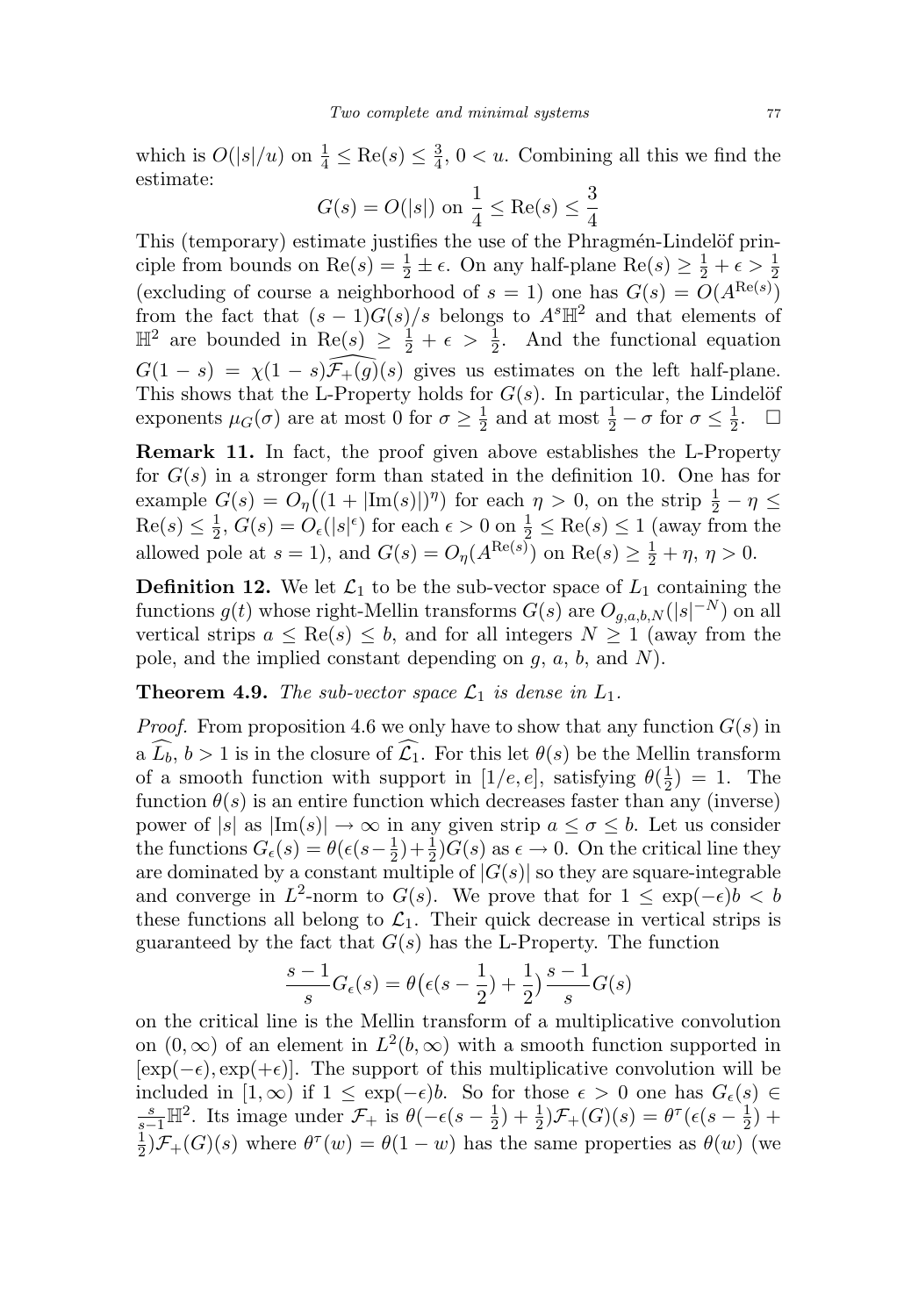recall our abusive notation  $\mathcal{F}_+(F)(s) = \chi(s)F(1-s)$ .) Hence  $\mathcal{F}_+(G_\epsilon)(s)$ also belongs to  $\frac{s}{s-1}\mathbb{H}^2$  and this completes the proof that  $G_{\epsilon}(s) \in \widehat{\mathcal{L}_1}$ .  $\Box$ 

**Lemma 4.10.** The subspace  $\mathcal{L}_1$  is stable under  $\mathcal{F}_+$ .

*Proof.* Clear from the estimates of  $\chi(s)$  in vertical strips ([24, IV.12.3.]).  $\Box$ 

# 5. Completeness of the system of functions  $\zeta(s)/(s-\rho)$

We will use a classical estimate on the size of  $\zeta(s)^{-1}$ :

**Proposition 5.1** (from [24, IX.7.]). There is a real number A and a strictly increasing sequence  $T_n > n$  such that  $|\zeta(s)|^{-1} < |s|^A$  on  $|\text{Im}(s)| = T_n$ ,  $-1 \leq \text{Re}(s) \leq +2.$ 

**Note 13.** From now on an infinite sum  $\sum_{\rho} a(\rho)$  (with complex numbers or functions or Hilbert space vectors  $a(\rho)$ 's indexed by the non-trivial zeros of the Riemann zeta function) means  $\lim_{n\to\infty}\sum_{|\text{Im}(\rho)|, where the limit$ might be, if we are dealing with functions, a pointwise almost everywhere limit, or a Hilbert space limit. When we say that the partial sums are bounded (as complex numbers, or as Hilbert space vectors) we only refer to the partial sums as written above. When we say that the series is absolutely convergent it means that we group together the contributions of the  $\rho$ 's with  $T_n < |\text{Im}(\rho)| < T_{n+1}$  before evaluating the absolute value or Hilbert norm. When building series of residues we write sometimes things as if the zeros were all simple: this is just to make the notation easier, but no hypothesis is made in this paper on the multiplicities  $m<sub>o</sub>$ , and the formula used for writing  $a(\rho)$  is a symbolic representation, valid for a simple zero, of the more complicated expression which would apply in case of multiplicity, which we do not spell out explicitely.

**Theorem 5.2.** Let  $G(s)$  be a function in  $\widehat{L_1}$  which belongs to the dense subspace  $\widehat{\mathcal{L}_1}$  of functions with quick decrease in vertical strips. Then the series of residues for a fixed  $Z \neq 1$ , not a zero:

$$
\sum_{\rho} \frac{G(\rho)}{\zeta'(\rho)} \frac{\zeta(Z)}{Z-\rho}
$$

converges absolutely pointwise to  $G(Z)$  on  $\mathbb{C} \setminus \{1\}$ . It also converges absolutely in  $L^2$ -norm to  $G(Z)$  on the critical line.

This is a series of residues for  $\frac{G(s)}{\zeta(s)}$  $\frac{\zeta(Z)}{Z-s}$  where s is the variable and  $Z \neq 1$ is a parameter (with the exception of the residue at  $s = Z$ ). We have written the contribution of  $\rho$  as if it was simple (Titchmarsh uses a similar convention in [24, IX.8.]). In fact the exact expression is a linear combination of  $\zeta(Z)/(Z-\rho)^l$ ,  $1 \leq l \leq m_\rho$ . We note that the trivial zeros and  $s=1$ are not singularities and contribute no residue.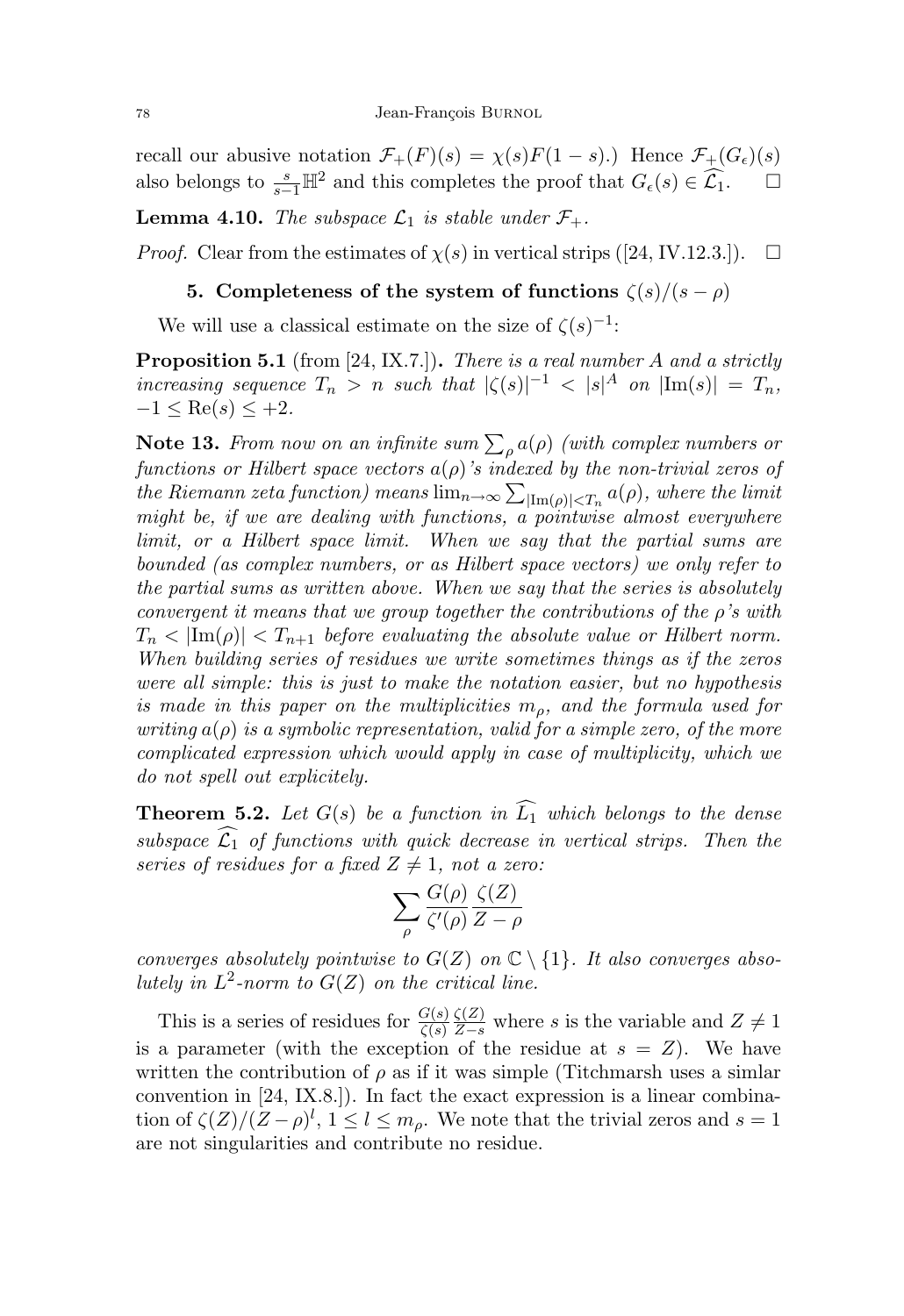Proof of Theorem 5.2. Let us consider first the pointwise convergence. We fix  $Z$ , not 1 and not a zero and consider the function of  $s$ 

$$
\frac{G(s)}{\zeta(s)} \frac{\zeta(Z)}{Z-s}
$$

We apply the calculus of residues to the contour integral around a rectangle with corners  $\frac{1}{2} \pm A \pm i T_n$  where  $A \geq \frac{3}{2}$  $\frac{3}{2}$  is chosen sufficiently large such that both Z and  $1 - Z$  are in the open rectangle when n is large enough. Thanks to 5.1 and the fact that  $G(s)$  has quick decrease the contribution of the horizontal segments vanish as  $n \to \infty$ . The contribution of the vertical segments converge to the (Lebesgue convergent) integral over the vertical lines and we obtain:

$$
\sum_{\rho} \frac{G(\rho)}{\zeta'(\rho)} \frac{\zeta(Z)}{Z - \rho} - G(Z) = \frac{1}{2\pi} \left( \int_{\text{Re}(s) = \frac{1}{2} + A} - \int_{\text{Re}(s) = \frac{1}{2} - A} \right) \frac{\zeta(Z)G(s)}{(Z - s)\zeta(s)} |ds|
$$

We prove that the vertical contributions vanish. The functional equation

$$
\frac{G(1-s)}{\zeta(1-s)} = \frac{\mathcal{F}_+(G)(s)}{\zeta(s)}
$$

reduces the case Re(s) =  $\frac{1}{2}$  – A to the case Re(s) =  $\frac{1}{2}$  + A. That last integral does not change when we increase A. We note that the  $L^2$ -norms of  $G(s)$  on  $\text{Re}(s) = \sigma \geq 2$  are uniformly bounded because this is true with  $G(s)$  replaced with  $(s-1)G(s)/s$  (which belongs to a Hardy space). Also  $1/\zeta(s) = O(1)$  in Re(s)  $\geq 2$ . The Cauchy-Schwarz inequality then shows that the integral goes to 0 as  $A \to \infty$ . This proves the pointwise convergence:

$$
G(Z) = \sum_{\rho} \frac{G(\rho)}{\zeta'(\rho)} \frac{\zeta(Z)}{Z - \rho}
$$

Going back to the contribution of the zeros with  $T_n < |Im(\rho)| < T_{n+1}$ , and expressing it as a contour integral we see using  $G(s) \in \mathcal{L}_1$  and Proposition 5.1 that the series of residues is clearly absolutely convergent (with the meaning explained in Note 13).

To show that the series converges to  $G(Z)$  in  $L^2$  on the critical line it will be enough to prove it to be absolutely convergent in  $L^2$ . We may with the same kind of reasoning prove the absolute convergence of the series of residues:

$$
\sum_{\rho} \frac{G(\rho)}{\zeta'(\rho)}
$$

For this we consider  $G(s)/\zeta(s)$  along rectangles with vertical borders on  $Re(s) = \frac{1}{2} \pm \frac{3}{2}$  $\frac{3}{2}$  and horizontal borders at the  $\pm T_n$  and  $\pm T_{n+1}$ . The functional equation (to go from  $\text{Re}(s) = -1$  to  $\text{Re}(s) = 2$ ), the estimate 5.1 and the fact that  $G(s)$  belongs to  $\mathcal{L}_1$  then combine to prove that this series of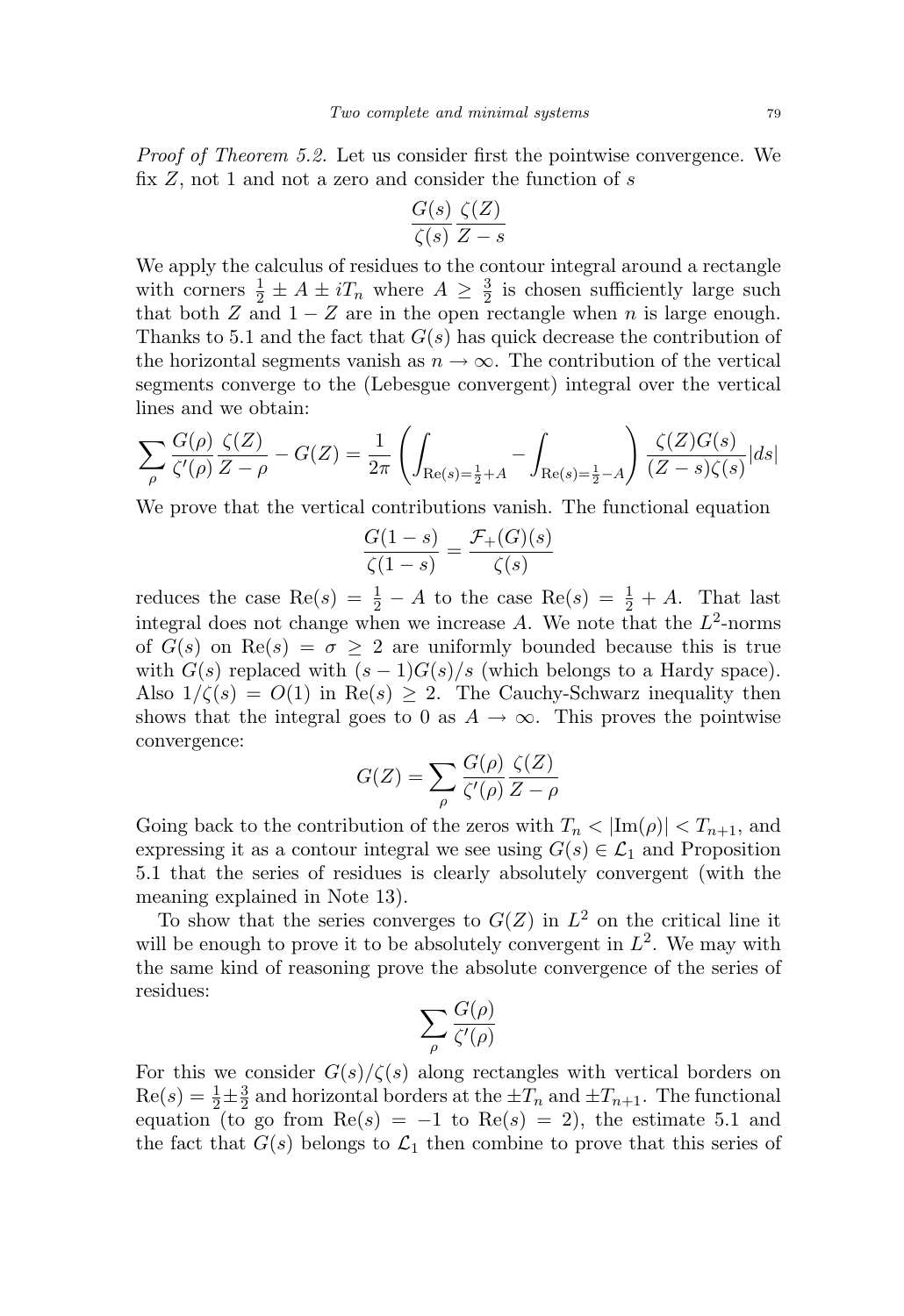#### 80 Jean-François BURNOL

residues is absolutely convergent. In fact it converges to 0 as we prove later, but this is not needed here. So returning to the problem of  $L^2$ -convergence we need only prove the  $L^2$  absolute convergence on the critical line of:

$$
\sum_{\rho} \frac{G(\rho)}{\zeta'(\rho)} \left( \frac{\zeta(Z)}{Z - \rho} - \frac{\zeta(Z)}{Z + 2} \right)
$$

$$
= \sum_{\rho} \frac{G(\rho)}{\zeta'(\rho)} \zeta(Z) \frac{2 + \rho}{(Z - \rho)(Z + 2)}
$$

And for this it will be sufficient to prove the  $L^2$  absolute convergence of:

$$
\sum_{\rho} \frac{G(\rho)}{\zeta'(\rho)} \zeta(Z) \frac{Z-1}{Z+2} \frac{2+\rho}{(Z-\rho)(Z+2)}
$$

We note that the function  $(Z-1)\zeta(Z)/(Z+2)^3$  belongs to  $\mathbb{H}^2(\text{Re}(s) \geq -\frac{1}{2})$ , hence the same holds for each of the function above depending on  $\rho$ . In case of a multiple zero its contribution must be re-interpreted as a residue and will be as a function of Z a linear combination of the  $(Z-1)\zeta(Z)/(Z \rho)^l (Z+2)^2$ ,  $1 \leq l \leq m_\rho$ , which also belong to  $\mathbb{H}^2(\text{Re}(s) \geq -\frac{1}{2})$ . It will thus be enough to prove that the series above is  $L^2$ -absolutely convergent on the line Re $(Z) = -\frac{1}{2}$  $\frac{1}{2}$ , as the norms are bigger on this line than on the *critical line.* We may then remove one factor  $(Z-1)/(Z+2)$  and we are reduced to show that

$$
\sum_{\rho} \frac{G(\rho)}{\zeta'(\rho)} \frac{\zeta(Z)(2+\rho)}{(Z-\rho)(Z+2)}
$$

is  $L^2$ -absolutely convergent on  $\text{Re}(Z) = -\frac{1}{2}$  $\frac{1}{2}$ . What we do now is to reexpress for each Z on this line the contributions of the zeros with  $T_n$  $|\text{Im}(\rho)| < T_{n+1}$  as a contour integral on the rectangles (one with positive imaginary parts and the other its reflection in the horizontal axis) bordered vertically by  $\text{Re}(s) = -\frac{1}{4}$  $\frac{1}{4}$  and  $\text{Re}(s) = +\frac{5}{4}$ . This will involve along this contour the function of s:

$$
\frac{G(s)}{\zeta(s)} \frac{\zeta(Z)(2+s)}{(Z-s)(Z+2)}
$$

For a given fixed s with  $-\frac{1}{4} \leq \text{Re}(s) \leq +\frac{5}{4}$  $\frac{5}{4}$  the function of Z on Re(Z) =  $-\frac{1}{2}$ 2 given by

$$
\frac{\zeta(Z)(2+s)}{(Z+2)(Z-s)}
$$

has its  $L^2$  norm which is  $O(1+|s|^2)$ . Indeed:

$$
\frac{2+s}{Z-s} = \frac{2+s}{Z} \frac{Z}{Z-s} = \frac{2+s}{Z} (1 + \frac{s}{Z-s}) = \frac{O(1+|s|^2)}{|Z|}
$$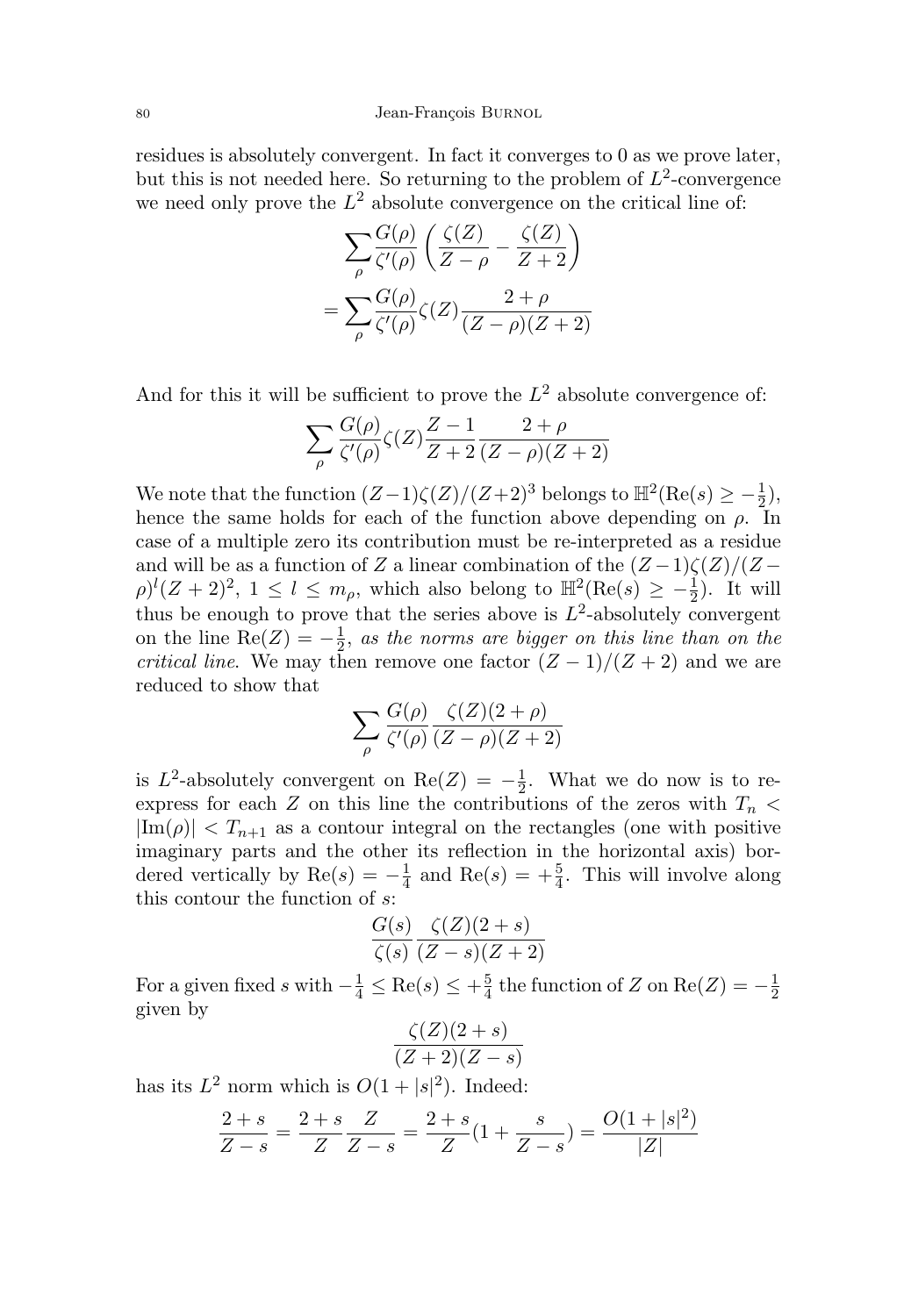and  $\zeta(Z)/Z(Z+2)$  is square-integrable on  $\text{Re}(Z) = -\frac{1}{2}$  $\frac{1}{2}$ . The integrals along these rectangular contours of the absolute values  $(1+|s|^2)|G(s)|/|\zeta(s)|$  give, from the quick decrease of  $G(s)$  and the Proposition 5.1, a convergent series. With this the proof of 5.2 is complete.  $\square$ 

This gives:

**Corollary 5.3.** The functions  $\zeta(s)/(s-\rho)^l$ ,  $1 \leq l \leq m_\rho$  associated with the non-trivial zeros are a complete system in  $\widehat{L_1}$ .

We also take note of the following:

**Proposition 5.4.** One has for each  $G(s)$  in the dense subspace  $\widehat{L_1}$ :

$$
0 = \sum_{\rho} \frac{G(\rho)}{\zeta'(\rho)}
$$

where the series of residues is absolutely convergent.

Proof. We have indicated in the proof of 5.2 that the series is absolutely convergent and its value is

$$
\frac{1}{2\pi} \left( \int_{\sigma=2} - \int_{\sigma=-1} \right) \frac{G(s)}{\zeta(s)} |ds|
$$

We prove that the  $\sigma = 2$  integral vanishes, and the  $\sigma = -1$  integral will then too also from the functional equation

$$
\frac{G(1-s)}{\zeta(1-s)} = \frac{\mathcal{F}_+(G)(s)}{\zeta(s)}
$$

where  $\mathcal{F}_+(G)$  also belongs to  $\mathcal{L}_1$ . Using on  $\sigma = 2$  the absolutely convergent expression  $\frac{1}{\zeta(s)} = \sum_{k \geq 1} \mu(k) k^{-s}$  it will be enough to prove:

$$
0 = \frac{1}{2\pi} \int_{\sigma=2} G(s)k^{-s}|ds|
$$

We shift the integral to the critical line and obtain

$$
\frac{1}{2\pi} \int_{\sigma = \frac{1}{2}} G(s) k^{-s} |ds| + \frac{\text{Res}_1(G)}{k}
$$

On the critical line we have in the  $L^2$ -sense  $G(s) = \int_0^\infty f(t)t^{s-1}dt$  for a certain square-integrable function  $f(t)$  (which is  $g(1/t)/t$  with  $G(s) = \hat{g}(s)$ ). The Fourier-Mellin inversion formula gives, in square-mean sense:

$$
f(t) = \lim_{T \to +\infty} \frac{1}{2\pi} \int_{s = \frac{1}{2} - iT}^{s = \frac{1}{2} + iT} G(s) t^{-s} |ds|
$$

As  $G(s)$  is  $O(|s|^{-N})$  on the critical line for arbitrary N, we find that  $f(t)$  is a smooth function on  $(0, \infty)$  given pointwise by the above formula. From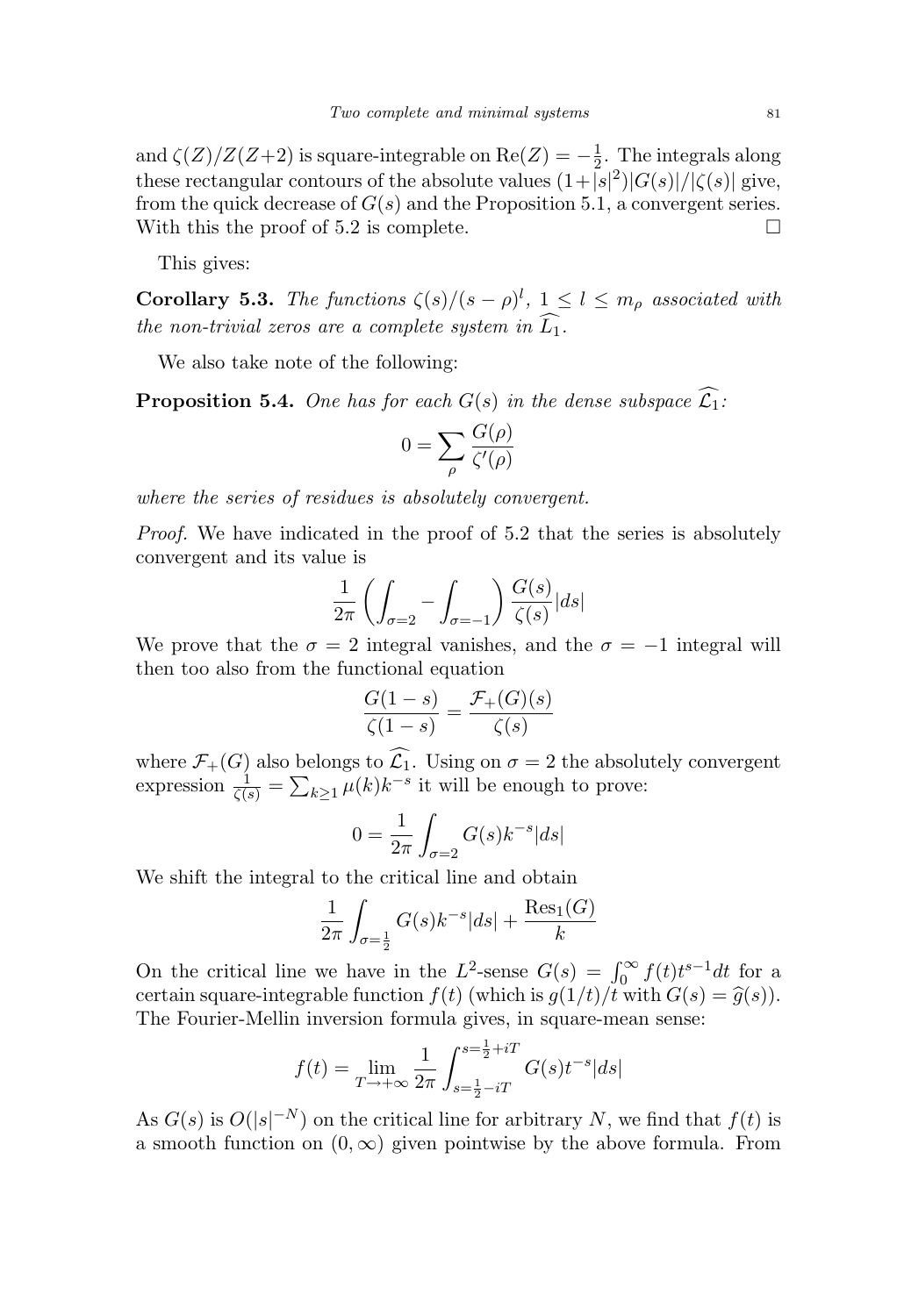#### 82 Jean-François BURNOL

the definition of  $L_1$  one has  $f(t) = c/t$  for  $t \ge 1$  with a certain constant c. The function  $\int_0^1 f(t)t^{s-1}dt$  is analytic for Re(s)  $> \frac{1}{2}$  $\frac{1}{2}$  so the residue of  $G(s)$  comes from  $\int_1^\infty c \cdot t^{s-2} dt$ . This is first for  $\text{Re}(s) < 1$  then by analytic continuation the function  $-c/(s-1)$  so Res<sub>1</sub>(G) =  $-c$ , and on the other hand  $f(k) = +c/k$ . Combining all this information the proof is complete.

Remark 14. The result is (slightly) surprising at first as we will prove that the evaluators associated with the zeros are a complete and minimal system.

Remark 15. These computations of residues are reminiscent of a formula of Ramanujan which is mentioned in Titchmarsh [24, IX.8.]. For  $ab =$  $\pi, a > 0$ :

$$
\sqrt{a}\sum_{n=1}^{\infty}\frac{\mu(n)}{n}e^{-(a/n)^2} - \sqrt{b}\sum_{n=1}^{\infty}\frac{\mu(n)}{n}e^{-(b/n)^2} = -\frac{1}{2\sqrt{b}}\sum_{\rho}b^{\rho}\frac{\Gamma(\frac{1-\rho}{2})}{\zeta'(\rho)}
$$

where the meaning of the sum over the zeros is the one from Note 13.

# 6. Completion of the proofs of 3.1, 3.2, 3.3

We also prove that the evaluators associated with the zeros are a complete system in  $L_1$ . This is a further application of the technique of [7, Chap. 6] which uses the theory of Nevanlinna functions and especially that part of a fundamental theorem of Krein [19] which says that an entire function which is Nevanlinna in two complementary half-planes is necessarily of finite exponential type (see e.g. [17, I.§4]).

**Proposition 6.1.** Let  $a \geq 1$ . The vectors  $Y_{\rho,k}^a$  associated with the nontrivial zeros of the Riemann zeta function are complete in  $L_a$ .

*Proof.* If  $g \in L_a$  is perpendicular to all those vectors (hence also  $\mathcal{F}_+(g)$ ) then its right Mellin transform  $G(s)$  factorizes as:

$$
G(s) = \zeta(s)\theta(s)
$$

with an entire function  $\theta(s)$ . We have used that  $G(s)$  shares with  $\zeta(s)$  its trivial zeros and has at most a pole of order 1 at  $s = 1$ . This expression proves that  $\theta(s)$  belongs to the Nevanlinna class of the right half-plane (as  $G(s)$  and  $\zeta(s)$  are meromorphic functions in this class). From the functional equation:

$$
\theta(1-s) = \frac{G(1-s)}{\zeta(1-s)} = \frac{\widehat{\mathcal{F}_+(g)}(s)}{\zeta(s)}
$$

we see that  $\theta(s)$  also belongs to the Nevanlinna class of the left half-plane. According to the theorem of Krein [19, 17] it is of finite exponential type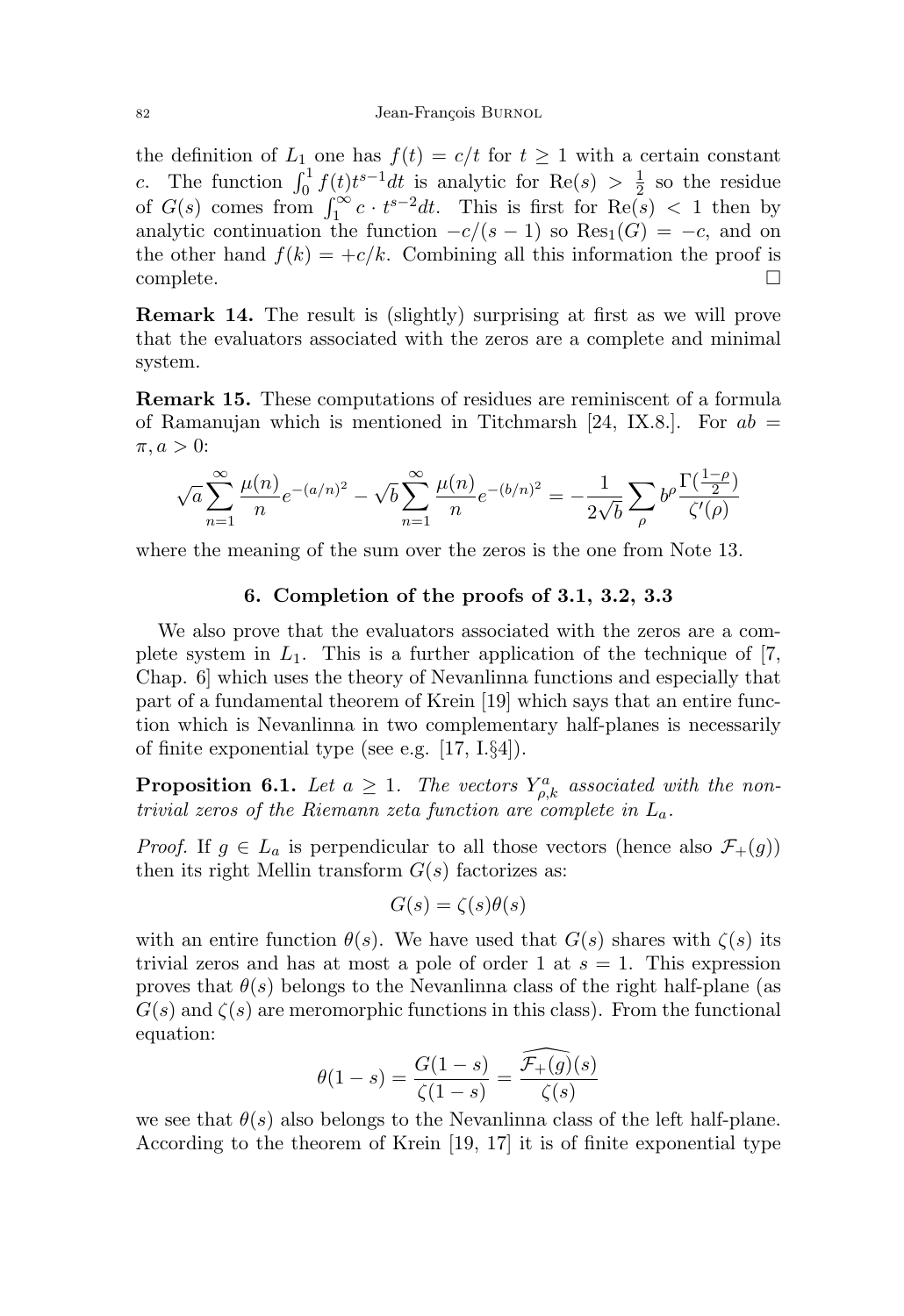which (if  $\theta$  is not the zero function) is given by the formula:

$$
\max(\limsup_{\sigma \to +\infty} \frac{\log |\theta(\sigma)|}{\sigma}, \limsup_{\sigma \to +\infty} \frac{\log |\theta(1-\sigma)|}{\sigma})
$$

We know that  $G(s)/\zeta(s)$  is  $O(A^{\text{Re}(s)})$  (with  $A = 1/a$ ) in  $\text{Re}(s) \geq 2$  and similarly for  $\mathcal{F}_{+}(G)(s)/\zeta(s)$ . So this settles the matter for  $A < 1$   $(a > 1)$  as the formula gives a strictly negative result. For  $a = 1$  we obtain that  $\theta(s)$  is of minimal exponential type. From the expression  $G(s)/\zeta(s)$  on  $\text{Re}(s) = 2$ it is square-integrable on this line. From the Paley-Wiener Theorem [21] being of minimal exponential type it in fact vanishes identically.  $\Box$ 

**Proposition 6.2.** Let  $a > 1$ . The vectors  $Y_{\rho,k}^a$  associated with the nontrivial zeros of the Riemann zeta function are not minimal: indeed they remain a complete system in  $L_1$  even after omitting arbitrarily finitely many among them.

Proof. We adapt the proof of the preceding proposition to omitting the vectors associated with the zeros from a finite set  $R$ . The starting point will be

$$
G(s) = \frac{\zeta(s)}{\prod_{\rho \in R} (s - \rho)^{m_{\rho}}} \theta(s)
$$

for a certain entire function  $\theta(s)$ . The Krein formula for its exponential type again gives a strictly negative result. So  $\theta$  vanishes identically.  $\Box$ 

**Theorem 6.3.** Let  $a = 1$ . The vectors  $Y_{\rho,k}^1$  associated with the non-trivial zeros of the Riemann zeta function are a minimal (and complete) system in L<sub>1</sub>. The vectors, inverse Mellin transforms of the functions  $\zeta(s)/(s-\rho)^l$ ,  $1 \leq l \leq m_{\rho}$ , are a minimal (and complete) system in  $L_1$ .

*Proof.* The fact that the functions  $\zeta(s)/(s-\rho)^l$ ,  $1 \leq l \leq m_\rho$  belong to  $\widehat{L_1}$ implies that the evaluators  $Y_{\rho,k}^1$ 's are a minimal system. We know already that they are a complete system. The system of the  $\zeta(s)/(s-\rho)^l$ ,  $1\leq$  $l \leq m_{\rho}$ , is, up to triangular invertible linear combinations for each  $\rho$  the uniquely determined dual system. As a dual system it has to be minimal. And we know already from 5.3 that it is a complete system.  $\Box$ 

This completes the proof of 3.3.

**Proposition 6.4.** Let  $a < 1$ . The vectors  $Y_{\rho,k}^a$  are minimal and not complete in  $L_a$ .

*Proof.* If they were not minimal, their orthogonal projections to  $L_1$  which are the vectors  $Y_{\rho,k}^1$ , would not be either. And they are not complete from the existence of the co-Poisson subspace  $P_a$ .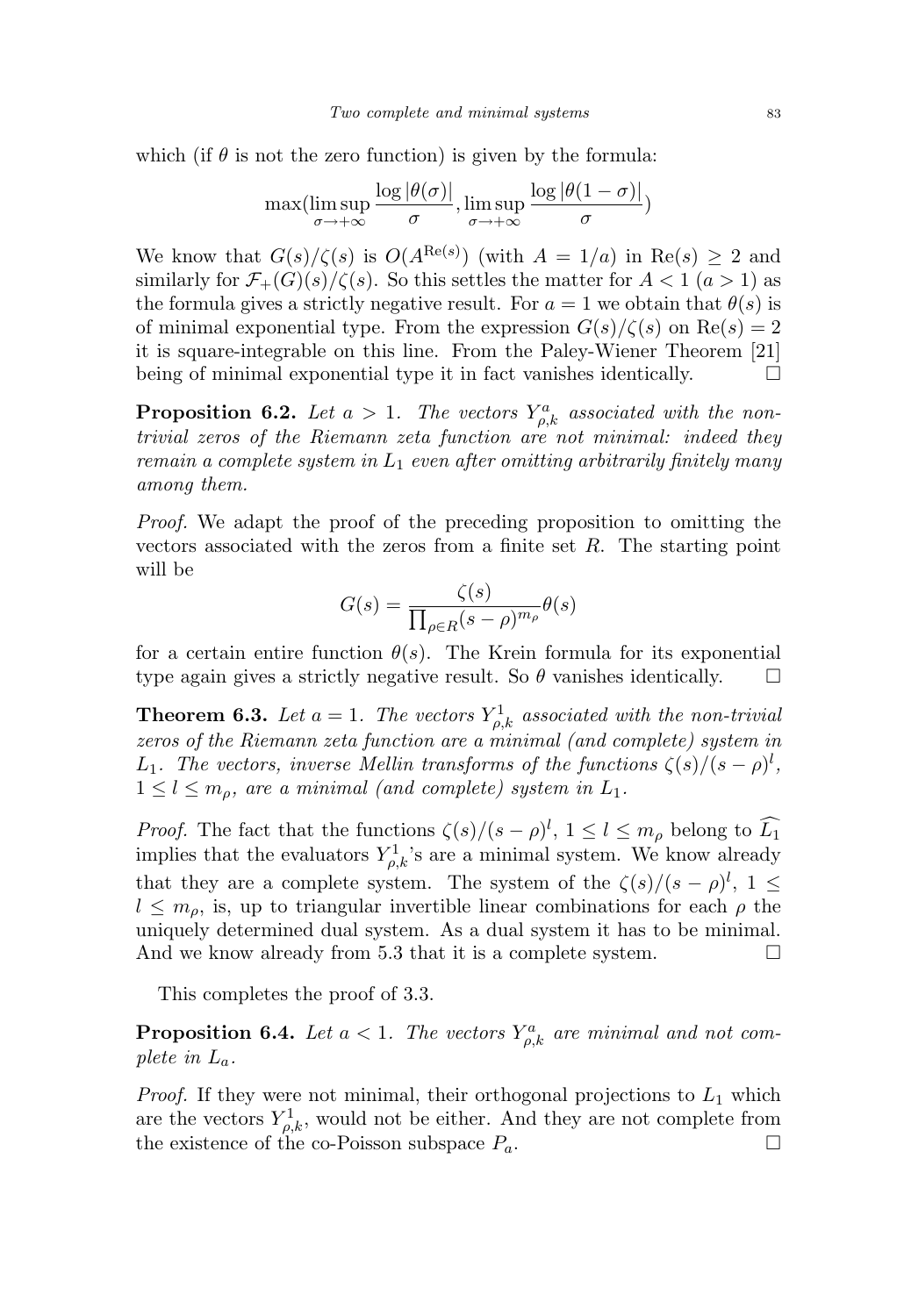With this the proof of 3.1 is completed, with the exception of the identification of the co-Poisson space as the perpendicular complement to the space spanned by the  $Y_{\rho,k}^a$ 's. We refer the reader to [7, Chap.6] especially to [7, Theorems 6.24, 6.25] which have all the elements for the proof, as it does not appear useful to devote space to this here.

**Proposition 6.5.** The vectors  $Z_{\rho,k}^1$  are not minimal in  $K_1$ . In fact  $K_1$ is spanned by these vectors even after omitting  $Z_{\rho_1,m_{\rho_1}-1}^1$  and  $Z_{\rho_2,m_{\rho_2}-1}^1$  $(\rho_1 \neq \rho_2)$ , or  $Z_{\rho,m_\rho-1}^1$  and  $Z_{\rho,m_\rho-2}^1$  ( $m_\rho \geq 2$ ), from the list. This shortened system is then a minimal system.

*Proof.* If f in  $K_1$  is perpendicular (for the form  $[f, g] = \int_1^{\infty} f(t)g(t)dt$ ) to this shortened list of evaluators then its right Mellin transform factorizes as

$$
F(s) = \frac{s(s-1)\zeta(s)}{(s-\rho_1)(s-\rho_2)}\theta(s)
$$

where we have used that  $F(0) = 0$  and that  $F(s)$  has no pole at  $s = 1$ . In this expression we have the two cases  $\rho_1 \neq \rho_2$  and  $\rho_1 = \rho_2$ . The proof then proceeds as above and leads to  $F(s) = 0$ . To prove minimality for the shortened system one only has to consider the functions

$$
\frac{s(s-1)\zeta(s)}{(s-\rho_1)(s-\rho_2)}\frac{1}{(s-\rho)^l}
$$

associated with the remaining zeros (and remaining multiplicities), as they are easily seen to be the right Mellin transforms of elements from the Sonine space  $K_1$ .

**Proposition 6.6.** Let  $a > 1$ . The vectors  $Z_{\rho,k}^a$  span  $K_a$  even after omitting arbitrarily finitely many among them.

*Proof.* They are the orthogonal projections to  $K_a$  of the vectors  $Y_{\rho,k}^a$  in  $L_a$ .

**Theorem 6.7.** Let  $a < 1$ . The vectors  $Z_{\rho,k}^a$  are minimal in  $K_a$ .

*Proof.* Let  $\theta(t)$  be a smooth non-zero function supported in [a, A] (A =  $1/a > 1$ ). Its right Mellin transform  $\widehat{\theta}(s)$  is then  $O(A^{|\text{Re}(s)|})$  on  $\mathbb{C}$ . And if  $P(s)$  is an arbitrary polynomial, then  $P(s)\hat{\theta}(s) = \hat{\theta}_P(s)$  for a certain smooth function  $\theta_P$ , again supported in  $[a, A]$ , so  $\widehat{\theta_P}(s) = O_P(A^{|\text{Re}(s)|})$ . Hence  $\widehat{\theta}(s)$ decreases faster than any inverse polynomial in any given vertical strip, in particular on  $-1 \leq \text{Re}(s) \leq 2$ . From this we see that the function  $G(s) = s(s-1)\hat{\theta}(s)\zeta(s)$  is square-integrable on the critical line and belongs to  $A^{s}\mathbb{H}^{2}$  (one may write  $G(s) = s^{3}\hat{\theta}(s)(s-1)\zeta(s)/s^{2}$ , and use the fact that  $(s-1)\zeta(s)/s^2$  belongs to  $\mathbb{H}^2$ ). We have  $\chi(s)G(1-s) = s(s-1)\hat{\theta}(1-s)\zeta(s)$ so again this belongs to  $A<sup>s</sup>$   $\mathbb{H}^2$ . This means that  $G(s)$  is the right Mellin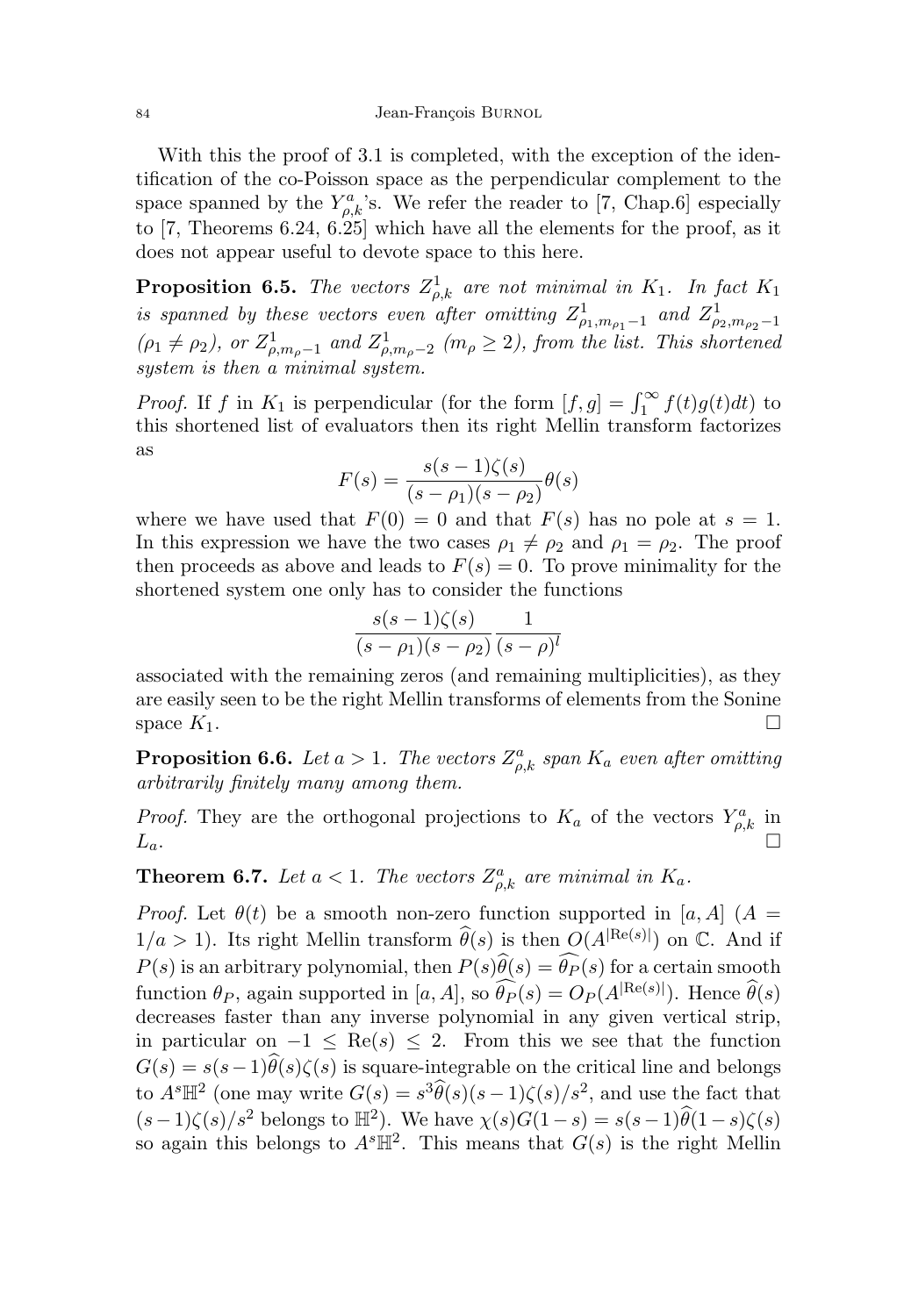transform of a (non-zero) element g of  $K_a$ . Let us now take a non-trivial zero  $\rho$ , which for simplicity we assume simple. We choose the function  $\theta(t)$ to be such that  $\theta(\rho) \neq 0$ , which obviously may always be arranged. Then, using 4.2,  $G(s)/(s - \rho)$  is again the Mellin transform of a non-zero element  $g_{\rho}$  in  $K_a$ . This element is perpendicular (for the bilinear form  $[f, g]$ ) to all the evaluators except  $Z_{\rho,0}^a$ , to which it is not perpendicular. So  $Z_{\rho,0}^a$  can not be in the closed span of the others. The proof is easily extended to the case of a multiple zero (we don't do this here, as the next section contains a proof of a more general statement).

The three theorems 3.1, 3.2, 3.3 are thus established.

## 7. Zeros and evaluators for general Sonine functions

Let us more generally associate to any non-empty multiset  $\mathcal Z$  of complex numbers (a countable collection of complex numbers, each assigned a finite multiplicity) the problem of determining whether the associated evaluators are minimal, or complete in a Sonine space  $K_a$  or an extended Sonine space  $L_a$ . To be specific we consider the situation in  $K_a$ , the discussion could be easily adapted to  $L_a$ . From the fact that the Sonine spaces are a decreasing chain, with evaluators in  $K_a$  projecting orthogonally to the evaluators in  $K_b$  for  $b \ge a$ , we may associate in  $[0, +\infty]$  two indices  $a_1(\mathcal{Z})$  and  $a_2(\mathcal{Z})$  to the multiset  $\mathcal{Z} \in \mathbb{C}$ . The index  $a_1(\mathcal{Z})$  will be such that the evaluators are a minimal system for  $a < a_1(\mathcal{Z})$  and not a minimal system for  $a > a_1(\mathcal{Z})$  and the index  $a_2(\mathcal{Z})$  will be such that the evaluators are complete for  $a > a_2(\mathcal{Z})$ but not complete for  $a < a_2(\mathcal{Z})$ . Let us take for example the multiset  $\mathcal Z$  to have an accumulation point w (there is for each  $\epsilon > 0$  at least one complex number z in the support of Z with  $0 < |z-w| < \epsilon$ : then the system is never minimal and is always complete so that  $a_1 = 0$  and  $a_2 = 0$ . As another example we take the multiset to have finite cardinality: then the evaluators are always minimal and never complete so  $a_1 = +\infty$ , and  $a_2 = +\infty$ . For the zeros of the Riemann zeta function we have  $a_1 = a_2 = 1$ . There is a general phenomenon here:

# **Theorem 7.1.** The equality  $a_1(\mathcal{Z}) = a_2(\mathcal{Z})$  always holds.

Let us thus write  $a(\mathcal{Z})$  for either  $a_1(\mathcal{Z})$  or  $a_2(\mathcal{Z})$ . We will prove that  $a(\mathcal{Z})$ does not change from adding or removing a finite multiset to  $\mathcal{Z}$  (maintaining  $\mathcal Z$  non-empty):

**Theorem 7.2.** If  $0 < a < a(\mathcal{Z})$  then the evaluators associated to  $\mathcal Z$  remain not complete, and minimal, in  $K_a$ , after including arbitrarily finitely many other evaluators.

**Theorem 7.3.** If  $a(\mathcal{Z}) < a < \infty$  then the evaluators associated to  $\mathcal Z$ remain complete, and not minimal, in  $K_a$  after omitting arbitrarily finitely many among them.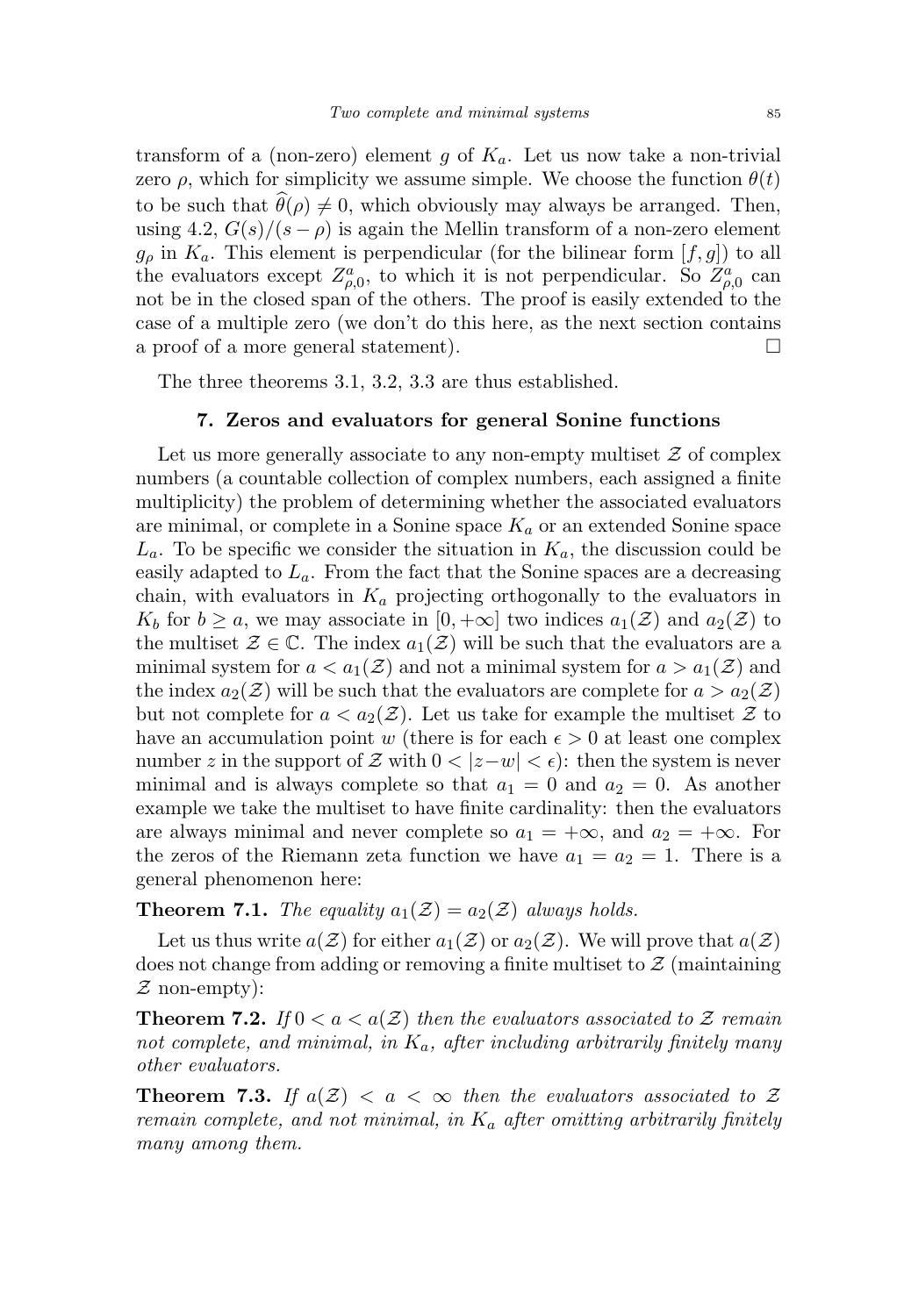We will say that  $g(t)$  is a Sonine function if it belongs to  $\cup_{a>0} K_a \subset$  $L^2(0,\infty;dt)$ . We also say that  $G(s)$  is a Sonine function if it is the right Mellin transform of such a  $g(t)$ .

**Lemma 7.4.** If the system of evaluators associated in a given  $K_a$  to a (non-empty) multiset  $\mathcal Z$  is not complete, then it is minimal. Alternatively, if it is not minimal, it has to be complete.

Proof. Let us assume that the system is not complete. Then we have a non zero Sonine function  $G(s)$  in  $\widehat{K}_a$  such that  $\pi^{-s/2}\Gamma(\frac{s}{2})G(s)$  vanishes on Z. From the proposition 4.3 we know that if  $\pi^{-w/2}\Gamma(\frac{w}{2})G(w) = 0$ then  $G(s)/(s-w)$  is again a Sonine function in  $\widehat{K}_a$ . Let us now proceed to take  $\rho$  in the support of Z, and divide  $G(s)$  by powers of  $(s - \rho)$  to construct functions which vanish exactly to the k-th order at  $\rho$ , for  $0 \leq k \leq$  $m_Z(\rho)$  (this is after incorporating the Gamma factor). From suitable linear combinations we construct further an a-Sonine function  $G_k(s)$  whose l-th derivative for  $0 \leq l < m_{\mathcal{Z}}(\rho)$  (again with the Gamma factor incorporated) vanishes at  $\rho$ , except for  $l = k$  for which it does not vanish, and with  $G_k(s)$ vanishing on the remaining part of the multiset  $Z$ . This proves that the evaluators in  $K_a$  associated with  $\mathcal Z$  are minimal.

We note that this provides an alternative route to our statement from [6] that finitely many evaluators are always linearly independent in  $K_a$ , once we know that  $K_a$  is infinite dimensional.

**Lemma 7.5.** If the system of evaluators associated in a given  $K_a$  to a (non-empty) multiset  $\mathcal Z$  is minimal, then it is not complete in any  $K_b$  with  $b < a$ .

*Proof.* We pick a  $\rho$  in the support of Z, with multiplicity  $m_{\rho}$ . As the system is minimal, we have the existence of at least one Sonine function  $G(s)$  in  $K_a$ which vanishes on the other part of Z but vanishes only to the  $(m_0 - 1)$ -th order at  $\rho$ . Let us now consider a function  $F(s) = \theta(s)G(s)$  where  $\theta(s)$  is the Mellin transform of a non-zero smooth function supported in an interval  $[\exp(-\epsilon), \exp(+\epsilon)]$ . We know from Theorem 4.8 that Sonine functions have the L-Property, so using the arguments of the smoothing technique in the proof of Theorem 4.9 we obtain easily that any such  $F(s)$  is a non-zero element of  $\tilde{L}_b$  for any  $b \leq \exp(-\epsilon)a$ . Replacing  $\theta(s)$  by  $(s - \rho)\theta(s)$  we may impose  $\theta(\rho) = 0$ . Then  $F(s)$  (with the Gamma factor) vanishes on  $\mathcal Z$ and this proves that the evaluators associated with  $\mathcal Z$  are not complete in  $\widehat{L_b}$ .

At this stage we have completed the proof of Theorem 7.1: Lemma 7.4 implies  $a_2(\mathcal{Z}) \le a_1(\mathcal{Z})$  and Lemma 7.5 implies  $a_1(\mathcal{Z}) \le a_2(\mathcal{Z})$ .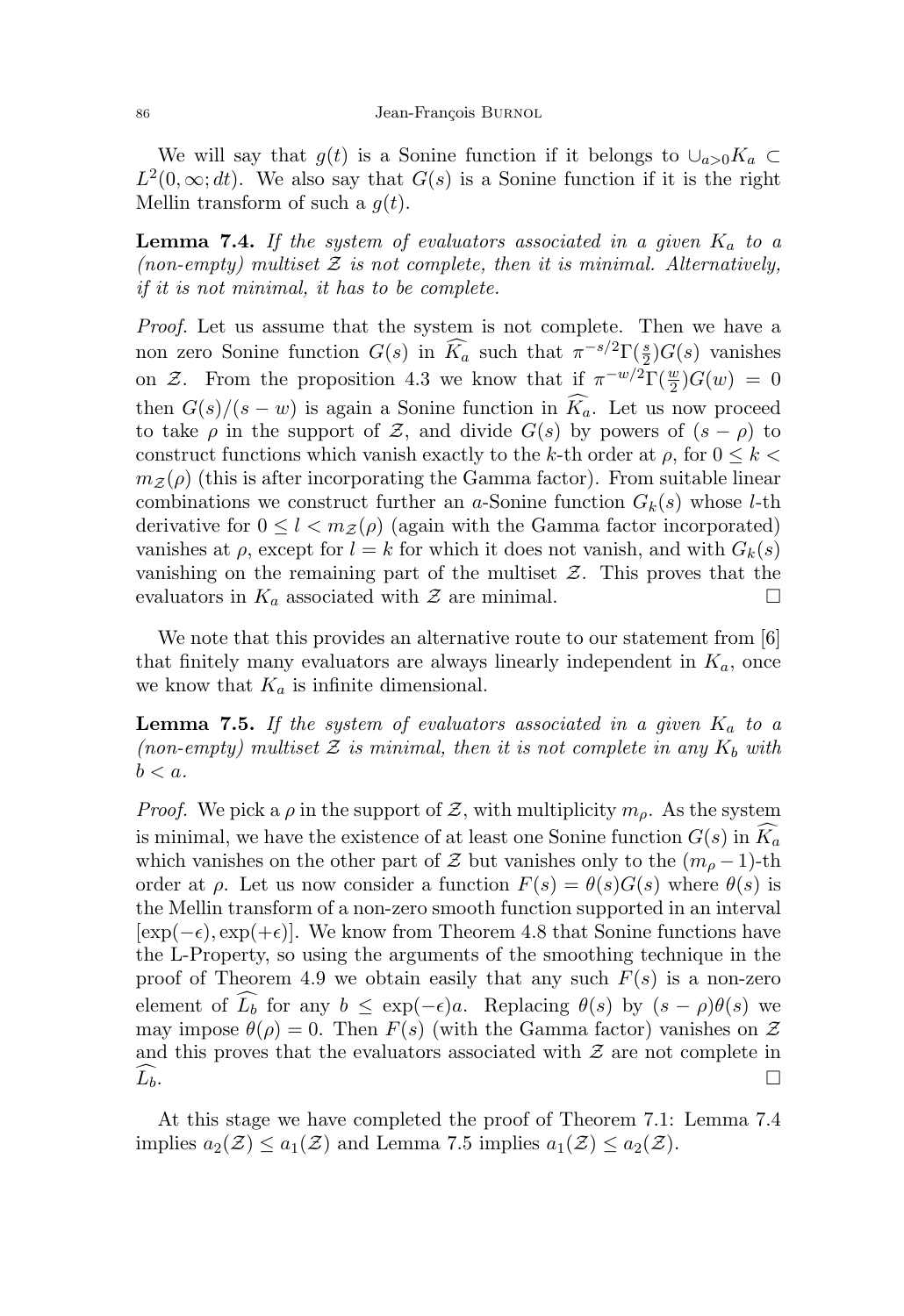**Lemma 7.6.** If the system of evaluators associated in a given  $K_a$  to a (non-empty) multiset  $\mathcal Z$  is minimal, then it is not complete in any  $K_b$  with  $b < a$ , even after adding to the system of evaluators associated with Z arbitrarily finitely many other evaluators.

*Proof.* We only have to replace the function  $\theta(s)$  from the preceding proof by  $P(s)\theta(s)$  where  $P(s)$  is an arbitrary polynomial.

This, together with Lemma 7.4, clearly implies Theorem 7.2. It also implies the Theorem 7.3: let us suppose  $a(\mathcal{Z}) < a < \infty$ . Let us imagine that after removing finitely many evaluators we do not have a complete system. Then this remaining system, being not complete, has to be minimal from Lemma 7.4. We just proved that in these circumstances the system in a  $K_b$  with  $b < a$  can not be complete, even after including finitely many arbitrary evaluators. This gives a contradiction for  $a(\mathcal{Z}) < b < a$ , as we may reintegrate the omitted evaluators. So Theorem 7.3 holds.

Let g be a non-zero Sonine function. We write  $\lambda(g) > 0$  for the minimal point of the support of g and  $\mu(g) > 0$  for the minimal point of the support of  $\mathcal{F}_+(g)$ . And we let  $a(g)$  be  $\sqrt{\lambda(g)\mu(g)}$ .

To each non-zero Sonine function g we associate the multiset  $\mathcal{Z}_g$  (which will be proven to have infinite cardinality) of its non-trivial zeros: these are the zeros of the completed Mellin transform  $\pi^{-s/2}\Gamma(\frac{s}{2})\hat{g}(s)$ , so 0, -2, ...,<br>might be among them but they are counted with multiplicity one loss than might be among them but they are counted with multiplicity one less than in  $\hat{q}(s)$ .

Before proceeding further we need to recall some classical results from the Theory of Nevanlinna functions and Hardy Spaces. We refer the reader for example to [3, Chap.1] and [17, I.§4] for proofs and more detailed statements (see also [15, 16, 18]). A Nevanlinna function  $F(s)$  in a half-plane (we consider here Re(s)  $> \frac{1}{2}$  $\frac{1}{2}$ ) is an analytic function which may be written as the quotient of two bounded analytic functions. To each non-zero  $F$  is associated a real-number  $h(F)$ , its mean type (in the terminology from [3]), which may be obtained (in the case of the half-plane  $\text{Re}(s) > \frac{1}{2}$  $(\frac{1}{2})$  from the formula  $h(F) = \limsup_{\sigma \to +\infty} \log |F(\sigma)| / \sigma$ . The mean-type of a product is the sum of the mean types. The mean-type contributes a factor  $e^{h(s-\frac{1}{2})}$  to the Nevanlinna-Smirnov factorization of the function  $F(s)$ , in particular, for the specific case of the Smirnov-Beurling factorization of an element in  $\mathbb{H}^2$ , it gives the special inner factor (here  $h \leq 0$ ). The other factors have mean type 0. In the particular case when  $F(s)$  is the right Mellin transform of a square-integrable function  $f(t)$  supported in  $[\lambda, +\infty)$ ,  $\lambda > 0$ , then the mean-type of F is also  $\log(\lambda(f)^{-1})$  where  $\lambda(f) \geq \lambda > 0$  is the lowest point of the support of  $f$ . To see this, we may after a multiplicative translation assume that  $\lambda(f) = 1$ . We want to prove that the mean-type of F is 0. One has  $h \leq 0$  as F is bounded, say for  $\text{Re}(s) \geq 1$ . In the canonical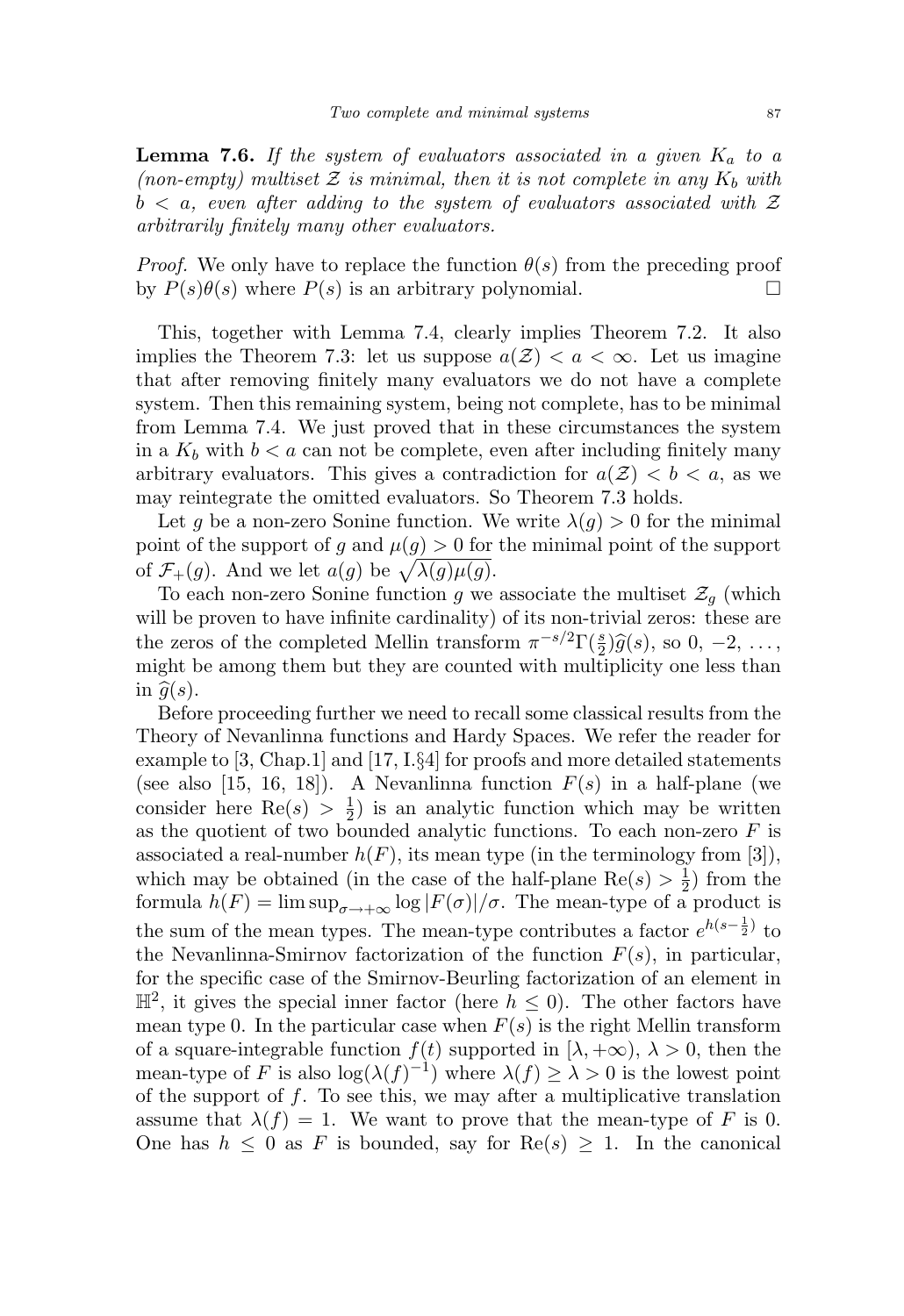factorization of  $F$ , the outer factor is still an element of the Hardy space. The inner factor is bounded by 1. So  $F(s)$  belongs to  $e^{hs} \mathbb{H}^2$ , which is the subspace of Mellin transforms of  $L^2(e^{-h}, \infty; dt)$ , so  $h = 0$ . We conclude this brief summary with Krein's theorem [19], which we have already used in the previous proofs. This important theorem (see  $[17, 1.84]$ ) states in particular that an entire function  $\theta(s)$  which is in the Nevanlinna class in two complementary half-planes is necessarily of finite exponential type. Furthermore the exponential type is the maximum of the mean-types for the two half-planes. Hence, if  $\theta$  is not the zero function, at least one of the two mean-types has to be non-negative.

We will also need some classical results from the theory of entire functions [20]. Let  $F(z)$  be an entire function. Then F is said ([20, I.§12]) to have normal type with respect to the (Lindelöf) refined (proximate) order  $r \log(r)$  (which is the one useful to us here) if

$$
0 < \limsup_{r \to \infty} \frac{\log \max_{|z|=r} |F(z)|}{r \log(r)} < \infty
$$

If this holds, the generalized Phragmén-Lindelöf indicator function is defined as:

$$
h_F(\theta) = \limsup_{r \to \infty} \frac{\log |F(re^{i\theta})|}{r \log(r)}
$$

One proves that the indicator function of the entire function  $F(z)$  of normal type is finite valued and is a continuous "trigonometrically convex" function of  $\theta$  ([20, I.§18]).

**Remark 16.** The indicator function for  $F(z - a)$  is the same as the one for  $F(z)$ : to see this one may use the upper estimate [20, I.§18, Thm 28]  $|\log |F(re^{i\vartheta})| < (h_F(\vartheta)+\epsilon)r \log(r)$  for  $r > r_{\epsilon}$  in a given open angular sector  $|\arg(z) - \theta| < \eta$ , and the continuity of  $h_F$  at  $\theta$ . The parallel ray starting at a is contained in this sector except for a finite segment, so the indicator function based at a is bounded above by the one based at the origin, and vice versa.

A ray  $L_{\theta} = \{r e^{i\theta}, 0 < r < \infty\}$  is a ray of completely regular growth (CRG-ray, [20, III]) for  $F$  if

$$
h_F(\theta) = \lim_{r \to \infty, r \notin E_{\theta}} \frac{\log |F(re^{i\theta})|}{r \log(r)}
$$

where the excluded set  $E_{\theta} \subset (0,\infty)$  has vanishing upper relative linear density. The set of CRG-rays is closed. The entire function  $F(z)$  is said to be of completely regular growth if all the rays are CRG-rays. A fundamental theorem [20, III.§3] which applies to CRG-functions states that the number  $n(r, \alpha, \beta)$  of zeros of modulus at most r in the open angular sector  $\alpha < \theta < \beta$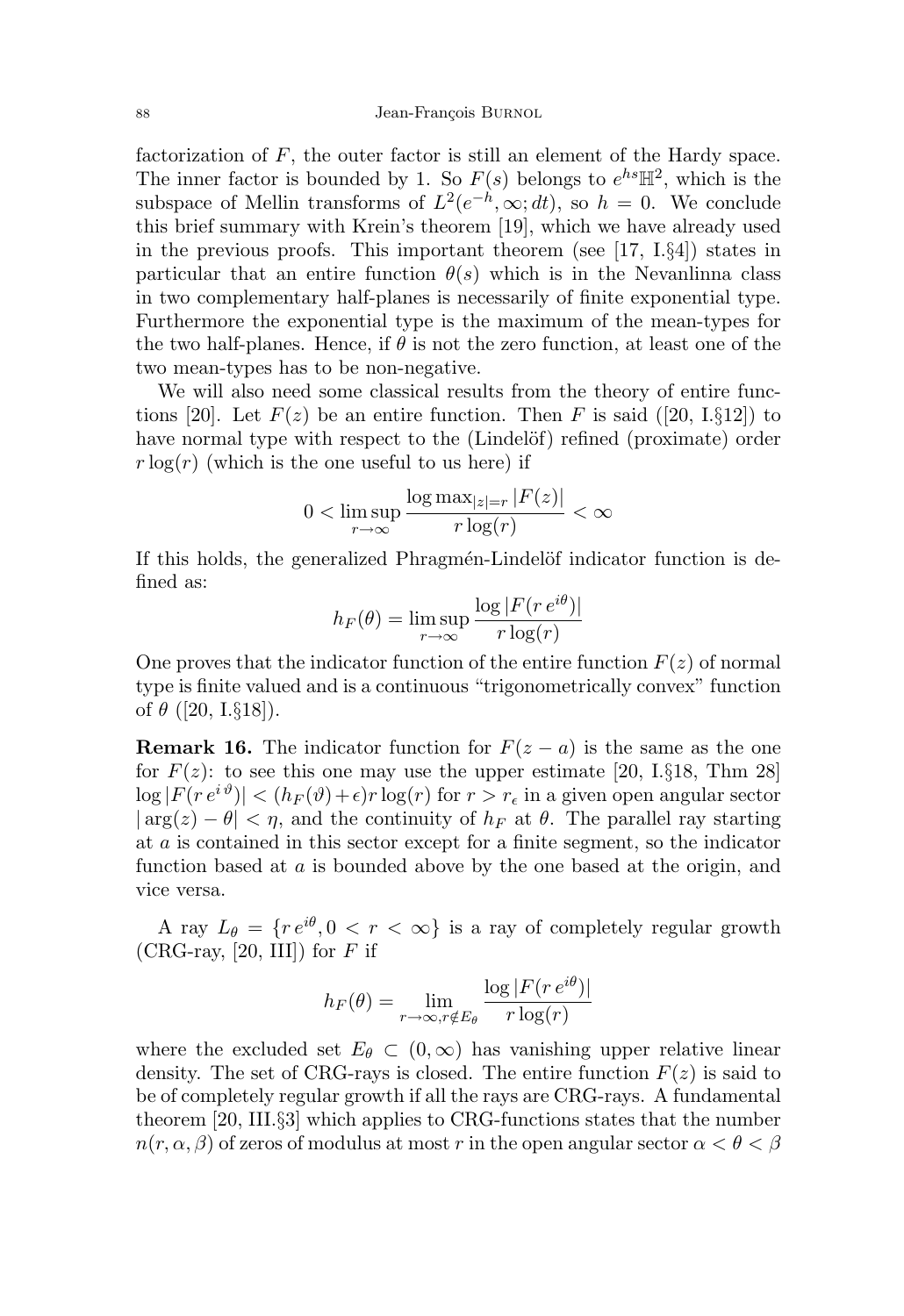has the following asymptotic behavior:

$$
\lim_{r \to \infty} \frac{n(r, \alpha, \beta)}{r \log(r)} = \frac{1}{2\pi} \Big( h'_F(\beta) - h'_F(\alpha) + \int_\alpha^\beta h_F(\theta) d\theta \Big)
$$

under the condition that  $h_F$  admits derivatives at  $\alpha$  and  $\beta$  (from the trigonometrical convexity right and left derivatives always exist).

**Theorem 7.7.** Let  $g(t)$  be a non-zero Sonine function, with Mellin transform  $G(s)$ , and Gamma-completed Mellin transform  $G(s)$ . The entire function  $G(s)$  is of normal type for the Lindelöf refined order  $r \log(r)$ . Its indicator function is  $\frac{1}{2}|\cos(\theta)|$ . The entire function  $\mathcal{G}(s)$  is a function of completely regular growth. The number of its zeros of modulus at most T in the angular sector  $\vert \arg(z-\frac{1}{2})\vert$  $(\frac{1}{2}) - \frac{\pi}{2}$  $\left|\frac{\pi}{2}\right| < \epsilon < \pi$  is asymptotically equivalent to  $\frac{T}{2\pi}$  log(T), and similarly for the angular sectors containing the lower-half of the critical line. The number of zeros of  $G(s)$  with modulus at most T in  $|\arg(\pm z)| < \frac{\pi}{2} - \epsilon$  is  $o(T)$ .

*Proof.* We know from Theorem 4.8 that  $G(s)$  has the L-property, and in particular it is  $O(1+|s|)$  in  $0 \leq \text{Re}(s) \leq 1$ , and furthermore it is  $O(A^{\text{Re}(s)})$ in  $\text{Re}(s) \geq 1$ . On the other hand the Stirling formula easily leads to

$$
\lim_{r \to \infty} \frac{\max_{|s-\frac{1}{2}|=r, \text{Re}(s) \ge 0} \log |\pi^{-s/2} \Gamma(\frac{s}{2})|}{r \log(r)} = \frac{1}{2}
$$

so certainly

$$
\limsup_{r \to \infty} \frac{\max_{|s-\frac{1}{2}|=r, \text{Re}(s) \ge 0} \log |\mathcal{G}(s)|}{r \log(r)} \le \frac{1}{2}
$$

As further  $\limsup_{\sigma\to\infty}$   $\log|G(\sigma)|/\sigma$  is finite (it is the mean-type of G in the right-half plane) we have  $\limsup_{\sigma\to\infty} \log |G(\sigma)|/\sigma \log(\sigma) = 0$ . Hence:

$$
\limsup_{r \to \infty} \frac{\max_{|s-\frac{1}{2}|=r, \text{Re}(s) \ge 0} \log |\mathcal{G}(s)|}{r \log(r)} = \frac{1}{2}
$$

In  $\text{Re}(s) \leq 1$  we have the identical result as  $\mathcal{G}(1-s)$  is the completed Mellin transform of  $\mathcal{F}_+(g)$ . So the entire function  $\mathcal{G}(s)$  is of normal type  $\frac{1}{2}$  for the refined order  $r \log(r)$ . The argument using the Stirling formula which has led to the inequality above gives on any given ray with  $|\arg(\theta)| \leq \frac{\pi}{2}$  that its indicator function is bounded above by  $\frac{1}{2} \cos(\theta)$  (we use again that for  $|\theta| = \frac{\pi}{2}$  we have  $G(s) = O(|s|)$ , and for  $|\theta| < \frac{\pi}{2}$  we have  $G(s) = O_{\theta}(A^{\text{Re}(s)}))$ . We show the property of complete regular growth on a ray with  $|\theta| < \frac{\pi}{2}$  $rac{\pi}{2}$  and at the same time identify the value of the indicator for this ray to be  $\frac{1}{2} \cos(\theta)$ (by continuity we will then have the value of the indicator for  $|\theta| = \frac{\pi}{2}$  $\frac{\pi}{2}$ ). The Gamma factor gives the correct limit and there are no excluded values for r; so we only need to show that  $\log |G(s)|/r \log(r)$  goes to 0 as  $r \to \infty$  while avoiding an exceptional set  $E_{\theta} \subset (0,\infty)$  having vanishing upper relative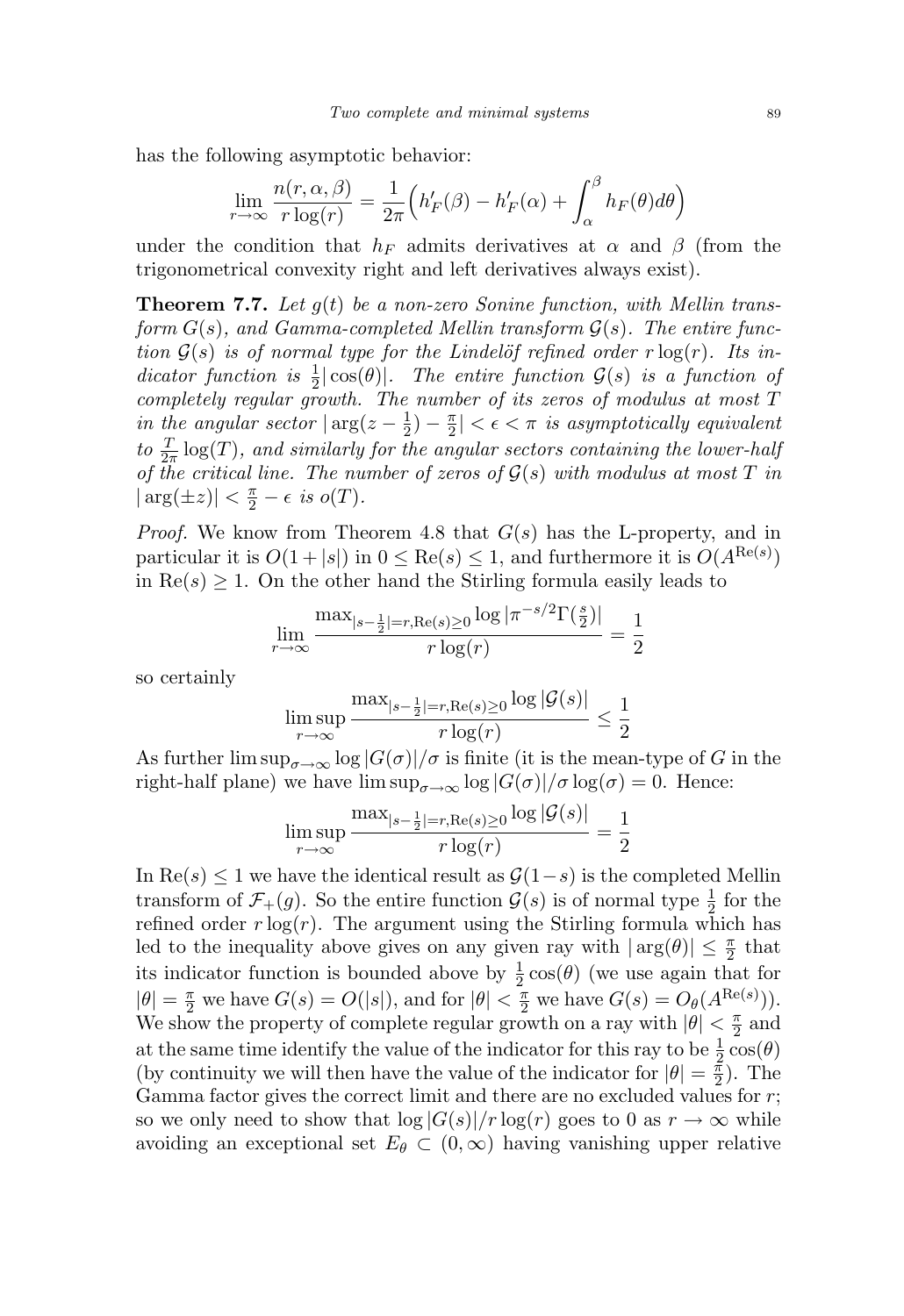#### 90 Jean-François BURNOL

linear density ( $r = |s-\frac{1}{2}|$  $\frac{1}{2}$ . Actually this holds with r replacing r log(r) and a finite (not necessarily zero) limit, as  $A^{-s}G(s)$  belongs to the Hardy space of the right half-plane (and then we can invoke [20, V.§4, Thm 6]; it is all a matter of understanding the CRG-behavior of a Blaschke product, as the other factors in the canonical factorization are easily taken care of). Going back to  $\mathcal{G}(s)$  we thus have its CRG property (for the refined order r  $log(r)$ ) on the rays  $\arg(s-\frac{1}{2})$  $(\frac{1}{2}) = \theta, |\theta| < \pi/2.$  Hence also in the left half-plane as  $\mathcal{G}(1-s)$  is the completed Mellin transform of  $\mathcal{F}_+(g)$  and the indicator function is thus  $\frac{1}{2}|\cos(\theta)|$ . As the set of CRG-rays is closed, we conclude that  $\mathcal{G}(s)$  is a CRG entire function. The central result from [20, III] leads then to the stated asymptotic densities of zeros in open sectors containing either the upper half or the lower half of the critical line. Concerning the sectors  $|\arg(\pm z)| < \frac{\pi}{2} - \epsilon$ , the vanishing asymptotic linear density of the zeros follows again from [20, V.§4, Thm 6], or more simply from the fact that  $\sum \frac{1}{|\rho|}$  converges for the zeros in such a sector (the zeros of the Blaschke product satisfy  $\sum \frac{\text{Re}(\rho) - \frac{1}{2}}{|\rho|^2} < \infty$ ).

**Remark 17.** In particular the function  $\mathcal{G}(s)$  is an entire function of order one (and maximal type for this order) which admits a representation as an Hadamard product  $s^N e^{\alpha+\beta s} \prod_{\rho}(1-s/\rho)e^{s/\rho}$ .

**Remark 18.** The entire function  $\mathcal{G}(\frac{1}{2} + iz)$  is a function of the "class A" as studied in [20, V].

Remark 19. In [8] we have produced explicit formulae for some even distributions  $A_a(t)$  and  $B_a(t)$  having the Sonine property for the cosine transform. We proved that their complete Mellin transforms  $A_a(s)$  and  $B_a(s)$  are the structure functions of the de Branges Sonine-cosine spaces (no explicit formula had been known prior to [8]): and this has the interesting corollary that the Riemann Hypothesis holds true for them. We have presented in [9] a summary of further results of ours. The Note contains formulae for some second order differential operators intrinsically associated with the Fourier Transform. Under suitable boundary conditions these operators are self-adjoint with discrete spectrum, and the squared imaginary parts of the zeros of  $\mathcal{A}_a(s)$  and  $\mathcal{B}_a(s)$  are their eigenvalues (this proves in another manner that  $A_a(s)$  and  $B_a(s)$  satisfy the Riemann Hypothesis). If  $\rho$ is a fixed chosen zero then  $\mathcal{A}_a(s)/(s - \rho)$  is the complete Mellin transform of a square-integrable even function with the Sonine property. We may then apply Theorem 7.7 with the result that  $\mathcal{A}_a(s)$  (or  $\mathcal{B}_a(s)$ ) share with  $\pi^{-s/2}\Gamma(\frac{s}{2})\zeta(s)$  the principal order of its asymptotic density of zeros.

**Theorem 7.8.** For each non-zero Sonine function there holds:  $a(\mathcal{Z}_q)$  =  $a(g)$ . This means in particular that g has infinitely many (non-trivial) zeros, that the evaluators associated to  $\mathcal{Z}_g$  are minimal but not complete in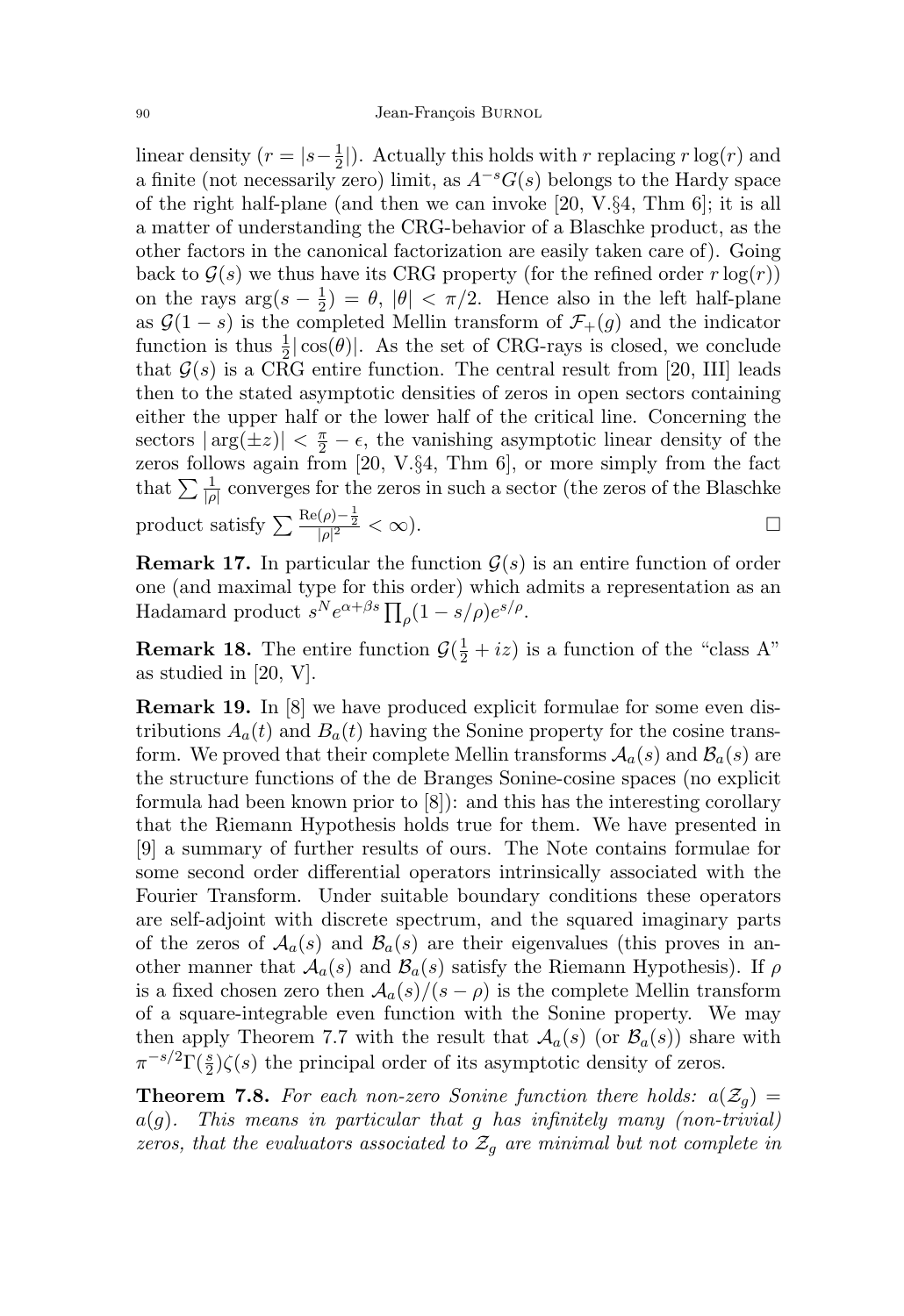$K_a$  if  $a \leq a(g)$  and that they are complete, even after omitting arbitrarily finitely many among them, in  $K_a$  if  $a > a(g)$ .

*Proof.* Let  $g(t)$  be a non-zero Sonine function in  $K_a$ , with Mellin transform  $G(s)$ . Let us consider the multi-set  $\mathcal{Z}_q$  of the non-trivial zeros of  $G(s)$  and the associated evaluators in Sonine spaces  $K_b$ . Replacing g by a multiplicative translate we may arrange that the lowest point of its support coincides with the lowest point of the support of  $\mathcal{F}_+(g)$ , hence with the number we have denoted  $a(g)$ , so we may assume  $a = a(g)$ . The system of evaluators in  $K_a$  is not complete, as all are perpendicular to g, hence  $a(\mathcal{Z}_q) \geq a$ . Let  $b > a$  and let us prove that the evaluators are complete in  $K_b$ . If not, there is a non-zero function  $f(t)$  in  $K_b$  such that its Mellin transform  $F(s)$  factorizes as  $F(s) = G(s)\theta(s)$  with an entire function  $\theta(s)$ . In particular  $\theta(s)$  is a Nevanlinna function in the right half-plane. We know that the mean types are related through  $h(F) = h(G) + h(\theta)$ . We know that  $h(G) = -\log a$ and that  $h(F) \le -\log b$ , hence  $h(\theta) \le \log(a/b) < 0$ . On the other hand we have  $\chi(s)F(1-s) = \chi(s)G(1-s)\theta(1-s)$ . Repeating the argument for  $\theta(1-s)$  we obtain that its mean type is also < 0. According to Krein's theorem  $\theta(s)$  has finite exponential type given by the formula

$$
\max(\limsup_{\sigma \to \infty} \frac{\log |\theta(\sigma)|}{\sigma}, \limsup_{\sigma \to \infty} \frac{\log |\theta(1-\sigma)|}{\sigma}),
$$

hence we obtain a strictly negative result. This is impossible, and the function  $f \in K_b$  does not exist. So the evaluators associated to  $\mathcal{Z}$  are complete in  $K_b$  for  $b > a(g)$  and  $a(\mathcal{Z}) \leq a = a(g)$ . We know already  $a(\mathcal{Z}) \geq a(g)$  so we have an equality, as was to be proven. The other statements are just repetitions of previously proven assertions.

We extract from the proof above the following:

Proposition 7.9. If f and g are two non-zero Sonine functions such that  $\mathcal{Z}_g \subset \mathcal{Z}_f$  then the entire function  $F(s)/G(s)$  has finite exponential type and  $a(f) \leq a(g)$ .

*Proof.* We replace g by a multiplicative translate so that  $g \in K_a$  with  $a = a(g)$ . And we similarly assume  $f \in K_b$  with  $b = a(f)$ . Krein's theorem is applied to the entire function  $\theta(s)$  with  $F(s) = G(s)\theta(s)$ , with the conclusion that  $\theta(s)$  has finite exponential type. Furthermore exactly as in the previous proof if we had  $b > a$  we could prove that the mean types of  $\theta(s)$  in the left and right half-plane are both strictly negative, which is impossible. So  $b \leq a$ , that is  $a(f) \leq a(g)$ .

We also mention:

Proposition 7.10. If f and g are two non-zero Sonine functions such that  $\mathcal{Z}_f = \mathcal{Z}_q$  then f and g are multiplicative translates of one another, up to multiplication by a non-zero complex number.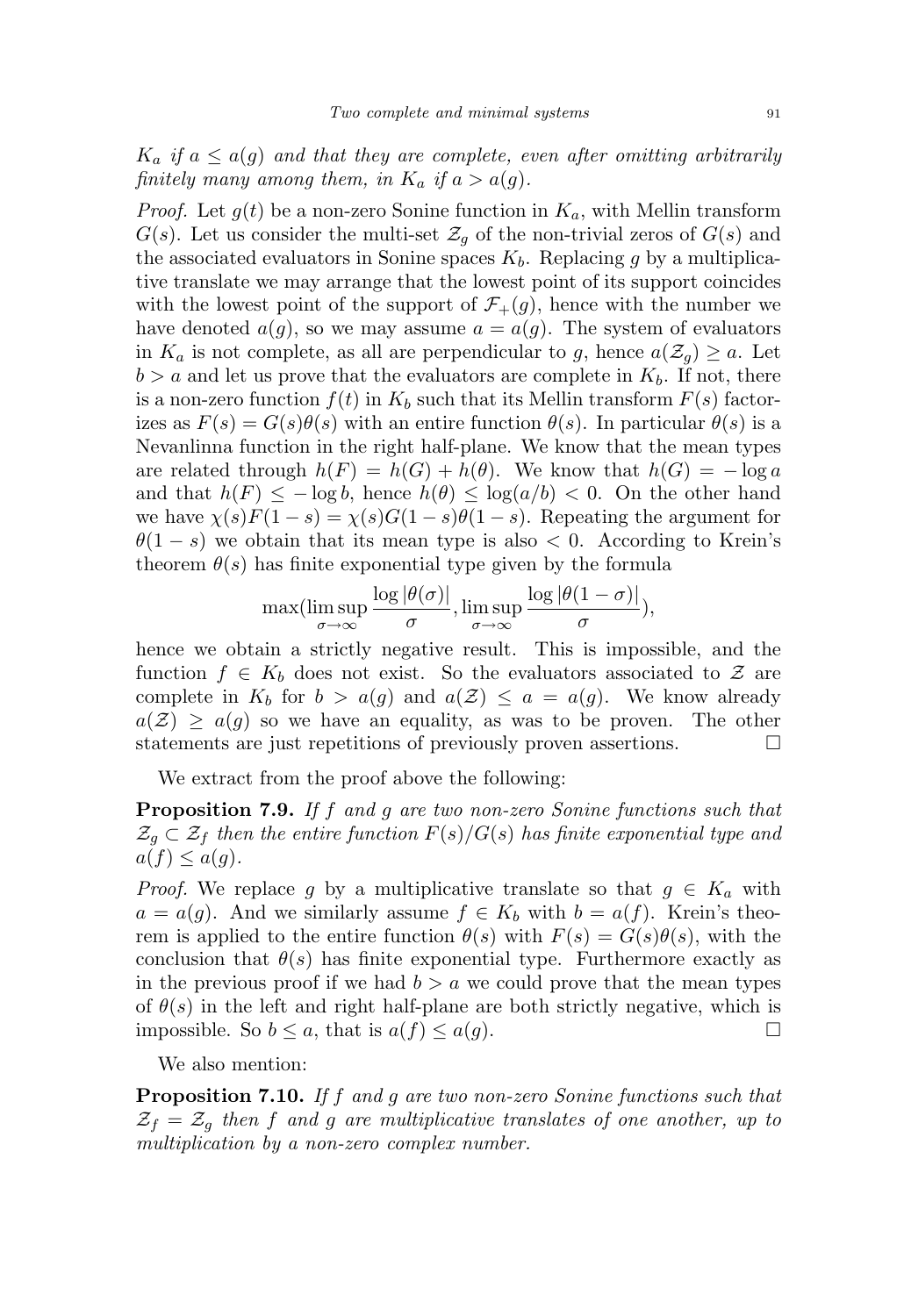*Proof.* The Hadamard product representation leads to an equality  $\hat{f}(s)$  =  $e^{\lambda+\mu s}\hat{g}(s)$ . But Wiener's theorem [21] on the gain of a causal filter tells us that  $\log |\hat{g}(s)|$  and  $\log |f(s)|$  are both integrable against a Cauchy weight on the critical line, and this implies that  $\mu$  has to be real. The equation then says exactly that  $f$  is, up to a multiplicative constant, a multiplicative translate of g.

# 8. Conclusion

Our theorems from [7, Chap. 6] concerning the completeness of the evaluators associated to the Riemann zeta function and the Dirichlet Lfunctions have been shown here to be special instances of a more general statement. Does this mean that these theorems from [7] are not specific enough to tell us anything interesting?

To discuss this, we shall, briefly, mention a few basic aspects of the general theory of Hilbert spaces of entire functions, and thus see why it is reasonable to be hopeful of some connections with the problem of the Riemann hypothesis, at the technical level at least (it is in the exact same manner, no more no less, that the, more widely known, basic aspects of the Hilbert theory of self-adjoint operators may be thought of bearing some relevance to the technical aspects of the Riemann hypothesis). We include this short paragraph despite the prolonged existence of ethically unfortunate claims. To each de Branges space are associated (up to some normalizations) a function  $A(z)$  and also a function  $B(z)$  which both have all their zeros on the symmetry axis. This is a corollary to the way the functions  $A(z)$  and  $\mathcal{B}(z)$  are related to the Hilbert space structure, hence participates of the general idea of thinking about the Riemann Hypothesis in Hilbert space and operator-theoretical terms. We mention that the work of de Branges is closely related to the vast investigations of M.G. Krein [17] on problems of extrapolation of stationary processes, problems of scattering theory, problems of moments, canonical systems, ..., where the operator theoretical aspects are quite explicitely in the foreground. The zeta function is not entire, but has only one pole. Its functional equation involves Gamma factors, to which de Branges associates the two-parameter family of the Sonine spaces for the Hankel transforms of parameter  $\nu$ , and the support conditions of parameter a. We focus on the spaces associated with the cosine and sine transforms. De Branges [4, 5] uses in his constructions the other Sonine spaces, even "double-Sonine" spaces: the idea of using 2 dimensional constructs to study a Riemann Hypothesis in dimension 1 is a familiar one from other contexts. The structure functions  $\mathcal{A}_a(z)$  and  $\mathcal{B}_a(z)$ , especially for the Sonine spaces associated with the cosine transform, have analytic properties and symmetries quite close to what is known to hold for  $\pi^{-s/2}\Gamma(s/2)\zeta(s)$ , with one interesting bonus: they are proven to satisfy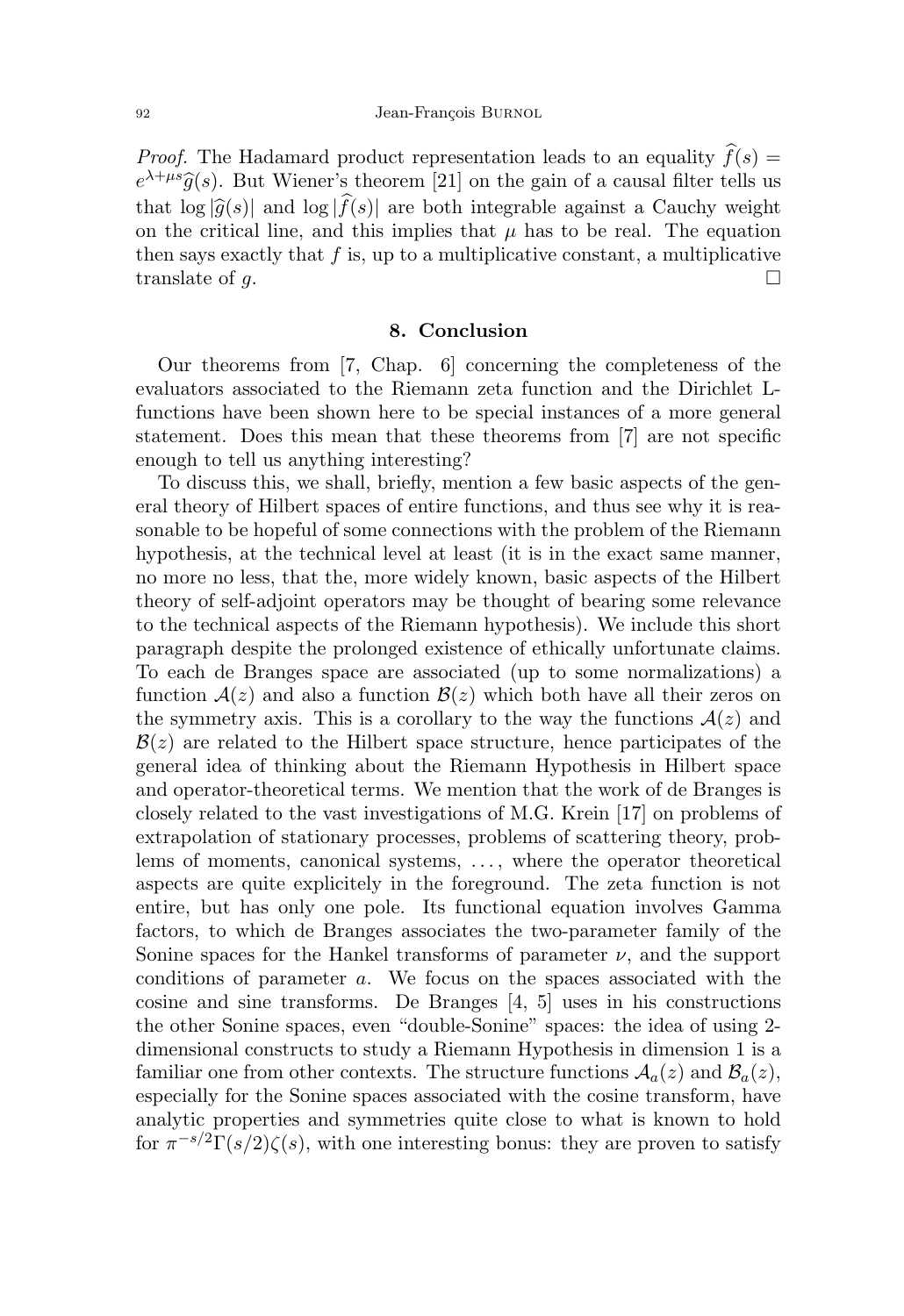the Riemann Hypothesis. Explicit representations for these functions, as completed Mellin transforms, have been obtained recently ([8]). We proved here (7.7) that they have to first order the same density of zeros as the Riemann zeta function. We have obtained ([9]) a spectral interpretation of their zeros, in terms of some Dirac and Schrödinger operators which we have associated to the Fourier Transform.

We explained in [7] the path which has led to our own interest in all this: the path from the explicit formula to the co-Poisson formula and beyond. The co-Poisson formula leads to the association with the zeta function of certain quotient spaces of the Sonine spaces. We saw in the previous section that some of the theorems originally proven for the zeta function or the Dirichlet L-functions have more general validity, as some aspects hold true for all Sonine functions. The Riemann Hypothesis of course does not hold for all Sonine functions (we may always add arbitrarily chosen zeros; it is also easy to construct an example of a Sonine function with no zeros in the critical strip). Nevertheless it might be that some other aspects, known or expected to hold for the Riemann zeros, do have some amount of wider validity; further investigations of the zeros of Sonine functions are needed to better understand the situation.

Acknowledgments. I thank Michel Balazard and Eric Saias, for discussion on Sonine ´ spaces, and especially on the functions  $\zeta(s)/(s - \rho)$ .

#### References

- [1] R. P. Boas, Sums representing Fourier transforms, Proc. Am. Math. Soc. 3 (1952), 444– 447.
- [2] L. de Branges, Self-reciprocal functions, J. Math. Anal. Appl. 9 (1964) 433–457.
- [3] L. DE BRANGES, *Hilbert spaces of entire functions*, Prentice Hall Inc., Englewood Cliffs, 1968.
- [4] L. DE BRANGES, The convergence of Euler products, J. Funct. Anal. 107 (1992), no. 1, 122–210.
- [5] L. DE BRANGES, A conjecture which implies the Riemann hypothesis, J. Funct. Anal. 121 (1994), no. 1, 117–184.
- [6] J.-F. BURNOL, Sur certains espaces de Hilbert de fonctions entières, liés à la transformation de Fourier et aux fonctions L de Dirichlet et de Riemann, C. R. Acad. Sci. Paris, Ser. I 333 (2001), 201–206.
- [7] J.-F. Burnol, On Fourier and Zeta(s), 50 p., Habilitationsschrift (2001-2002), Forum Mathematicum, to appear (2004).
- [8] J.-F. BURNOL, Sur les "espaces de Sonine" associés par de Branges à la transformation de Fourier, C. R. Acad. Sci. Paris, Ser. I 335 (2002), 689–692.
- [9] J.-F. BURNOL, Des équations de Dirac et de Schrödinger pour la transformation de Fourier, C. R. Acad. Sci. Paris, Ser. I 336 (2003), 919–924.
- [10] R. J. Duffin, Representation of Fourier integrals as sums I, Bull. Am. Math. Soc. 51 (1945), 447–455.
- [11] R. J. Duffin, Representation of Fourier integrals as sums II, Proc. Am. Math. Soc. 1 (1950), 250–255.